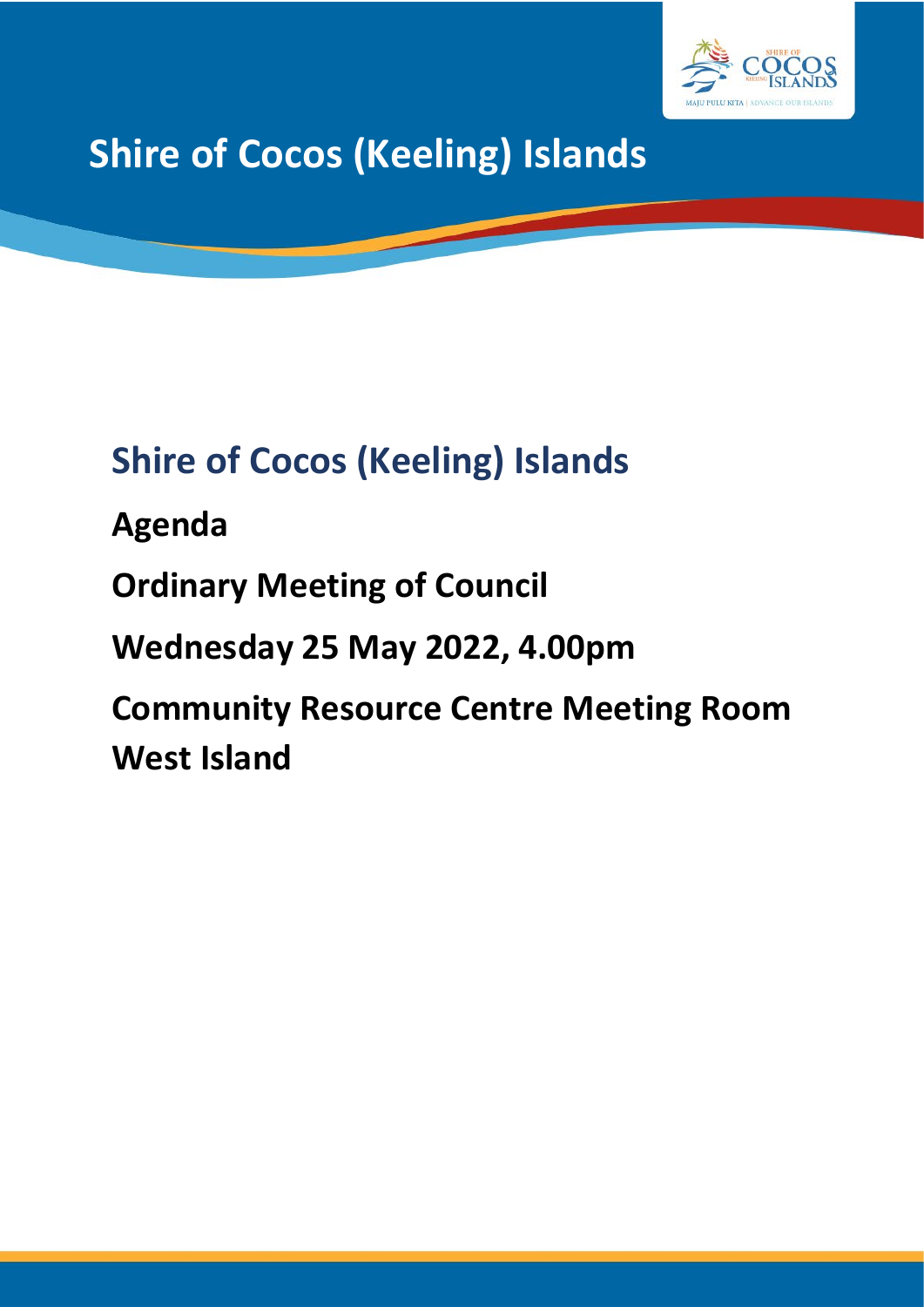

## **Disclaimer**

Members of the public should note that in any discussion regarding any planning or other application that any statement or intimation of approval made by any member or officer of the Shire during the course of any meeting is not intended to be and is not to be taken as notice of approval from the Shire. No action should be taken on any item discussed at a Council meeting prior to written advice on the resolution of the Council being received. Any plans or documents contained in this document may be subject to copyright law provisions (Copyright Act 1968, as amended) and the express permission of the copyright owner(s) should be sought prior to the reproduction.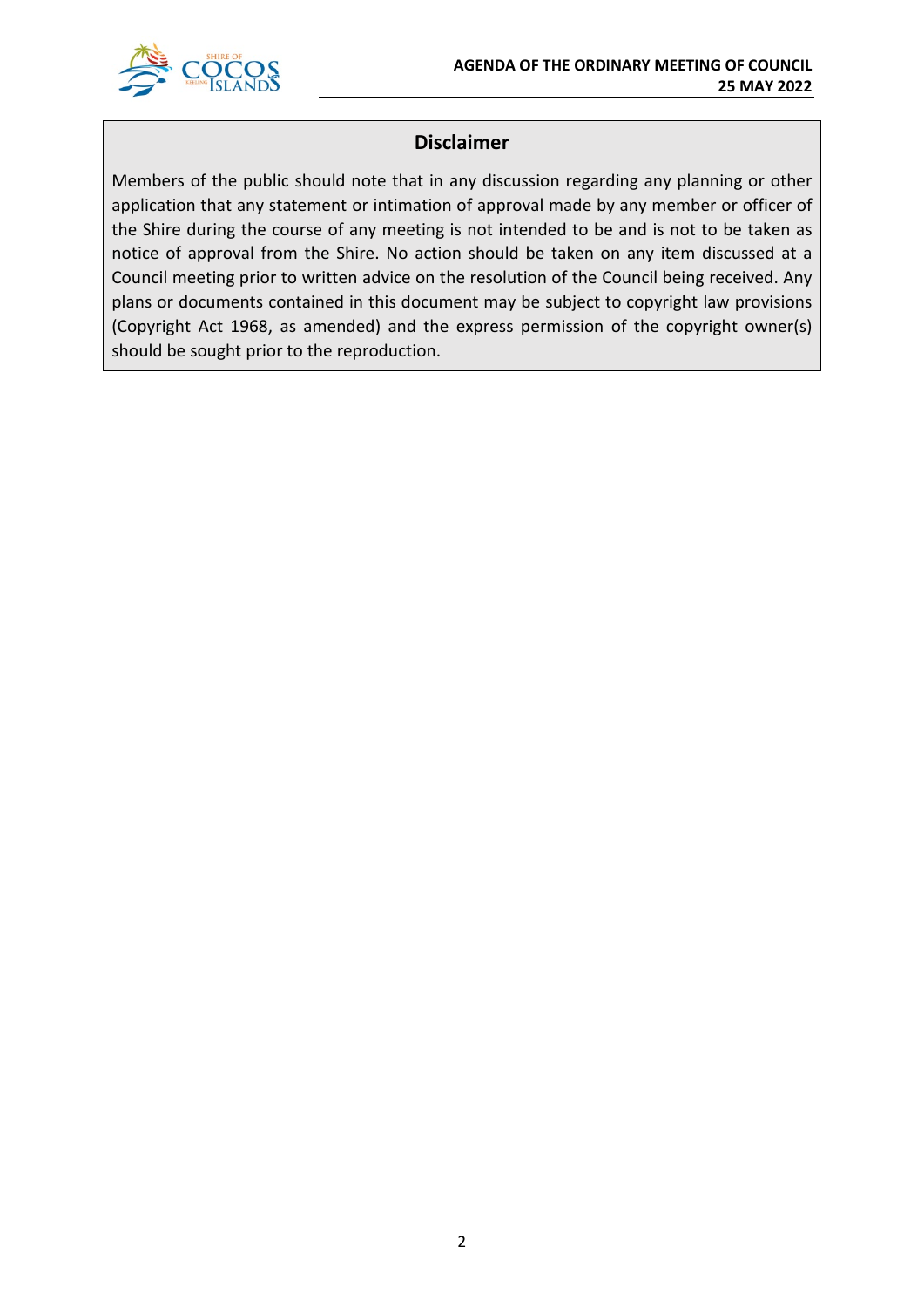

## **OUR VALUES**

**Service**

Provide the best service we can.

We serve the community and each other.

#### **Accountability**

We take responsibility for our own actions.

We do what we say we will do.

Mistakes are an opportunity to learn.

#### **Support**

We support our team and our community.

Look for opportunities to help each other.

#### **Respect**

We respect and value others.

Our interactions are always respectful towards others.

#### **Integrity**

We will be honest and transparent with all our dealings.

Maintain confidentiality.

Trust each other.

#### **Achievement**

Being proactive and enabling the outcomes.

Be creative and think outside the square.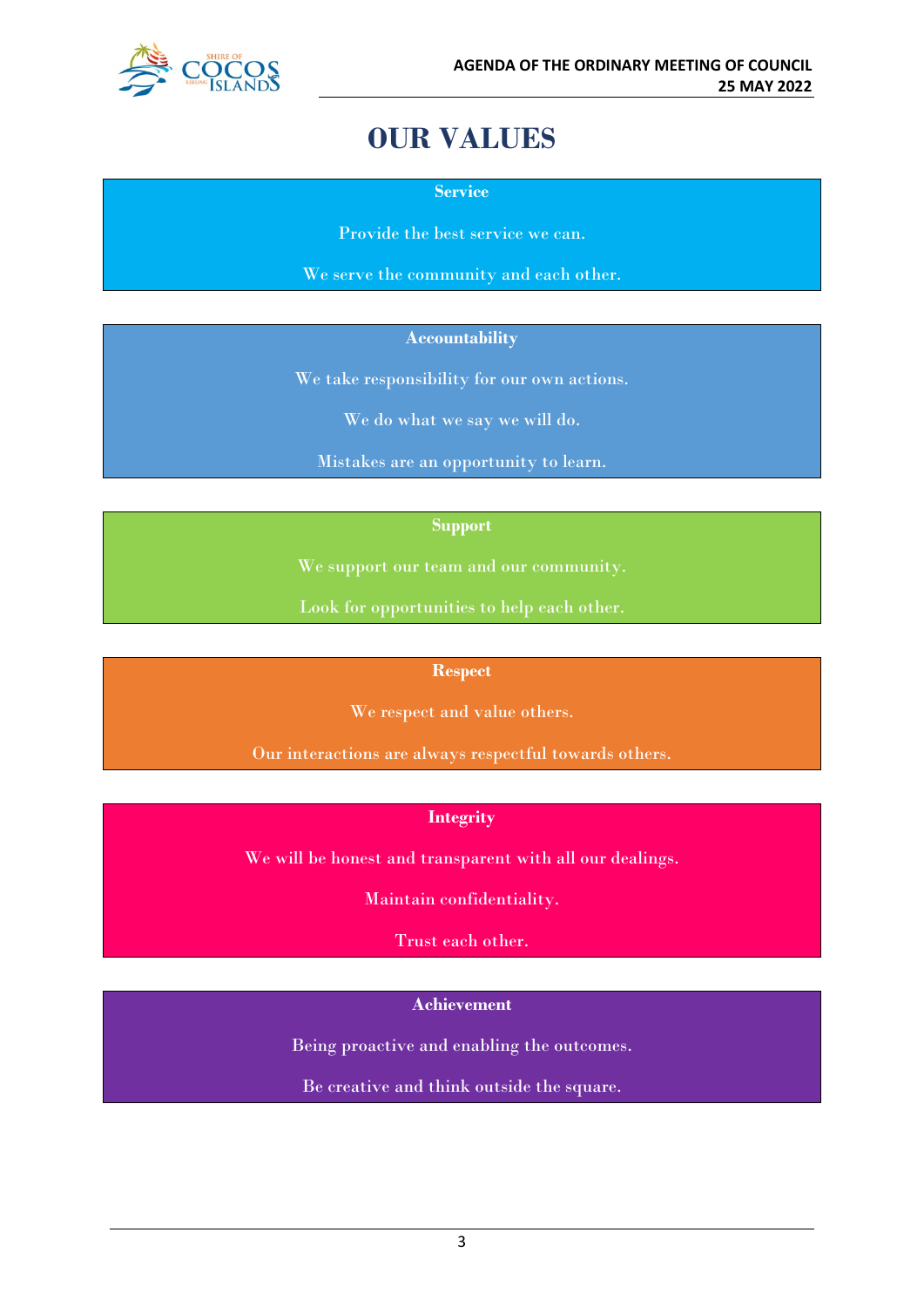

#### **TABLE OF CONTENTS**

| <b>ITEM</b>             | <b>SUBJECT</b>                                                                   | <b>PAGE</b>             |
|-------------------------|----------------------------------------------------------------------------------|-------------------------|
| $\mathbf{1}$            | <b>OPENING/ANNOUNCEMENTS OF VISITORS</b>                                         | 6                       |
| $\mathbf{2}$            | ATTENDANCE/APOLOGIES/LEAVE OF ABSENCE (PREVIOUSLY<br><b>APPROVED)</b>            | 6                       |
| $\overline{\mathbf{3}}$ | <b>RESPONSE TO PREVIOUS PUBLIC QUESTIONS TAKEN ON NOTICE</b>                     | 6                       |
| 4                       | <b>PUBLIC QUESTION TIME</b>                                                      | 6                       |
| 5                       | <b>LEAVE OF ABSENCE</b>                                                          | 7                       |
| 5.1                     | LEAVE OF ABSENCE (PREVIOUSLY APPROVED)                                           | 7                       |
| 5.2                     | APPLICATION FOR LEAVE OF ABSENCE                                                 | $\overline{7}$          |
| 6                       | PETITIONS/DEPUTATIONS/PRESENTATIONS                                              | $\overline{\mathbf{z}}$ |
| 7                       | <b>CONFIRMATION OF MINUTES OF PREVIOUS MEETINGS</b>                              | $\overline{\mathbf{z}}$ |
| 7.1                     | SPECIAL COUNCIL MEETING HELD ON 11 MAY 2022                                      |                         |
| 8                       | ANNOUNCEMENTS BY THE PRESIDING MEMBER AND COUNCILLORS                            | 7                       |
| 9                       | <b>DECLARATION OF INTERESTS</b>                                                  | $\overline{\mathbf{z}}$ |
| 10                      | <b>REPORT AND RECOMMENDATIONS FROM COMMITEES</b>                                 | 8                       |
|                         | <b>REPORTS OF OFFICERS</b>                                                       |                         |
| 10.1                    | <b>FINANCE</b>                                                                   | 8                       |
| 10.1.1                  | <b>MONTHLY FINANCIAL REPORT - APRIL 2022</b>                                     | 8                       |
| 10.1.2                  | SCHEDULE OF ACCOUNTS PAID FOR THE PERIOD 1 APRIL 2022 TO 30<br><b>APRIL 2022</b> | 11                      |
| 10.1.3                  | <b>WRITE OFF SMALL RATES BALANCES</b>                                            | 14                      |
| 10.1.4                  | PAYMENT OF CREDITOR OUTSIDE OF PURCHASING POLICY                                 | 18                      |
| 10.2                    | <b>LEASES</b>                                                                    | 22                      |
| <b>NIL</b>              |                                                                                  | 22                      |
| 10.3                    | <b>PLANNING/BUILDING</b>                                                         | 22                      |
| <b>NIL</b>              |                                                                                  | 22                      |
| 10.4                    | <b>ADMINISTRATION</b>                                                            | 22                      |
| 10.4.1                  | APPOINTMENT OF COUNCIL REPRESENTATIVES TO COMMITTEES AND<br><b>ORGANISATIONS</b> | 22                      |
| 10.4.2                  | ESTABLISHMENT OF THE CEO PERFORMANCE REVIEW COMMITTEE                            | 26                      |
| 11                      | <b>MINUTES TO BE RECEIVED</b>                                                    | 29                      |
| 11.1                    | MINUTES FROM EXTERNAL COMMITTEE MEETINGS TO BE RECEIVED                          | 29                      |
| 12                      | <b>ELECTED MEMBERS MOTIONS OF WHICH PREVIOUS NOTICE HAS BEEN</b><br><b>GIVEN</b> | 32                      |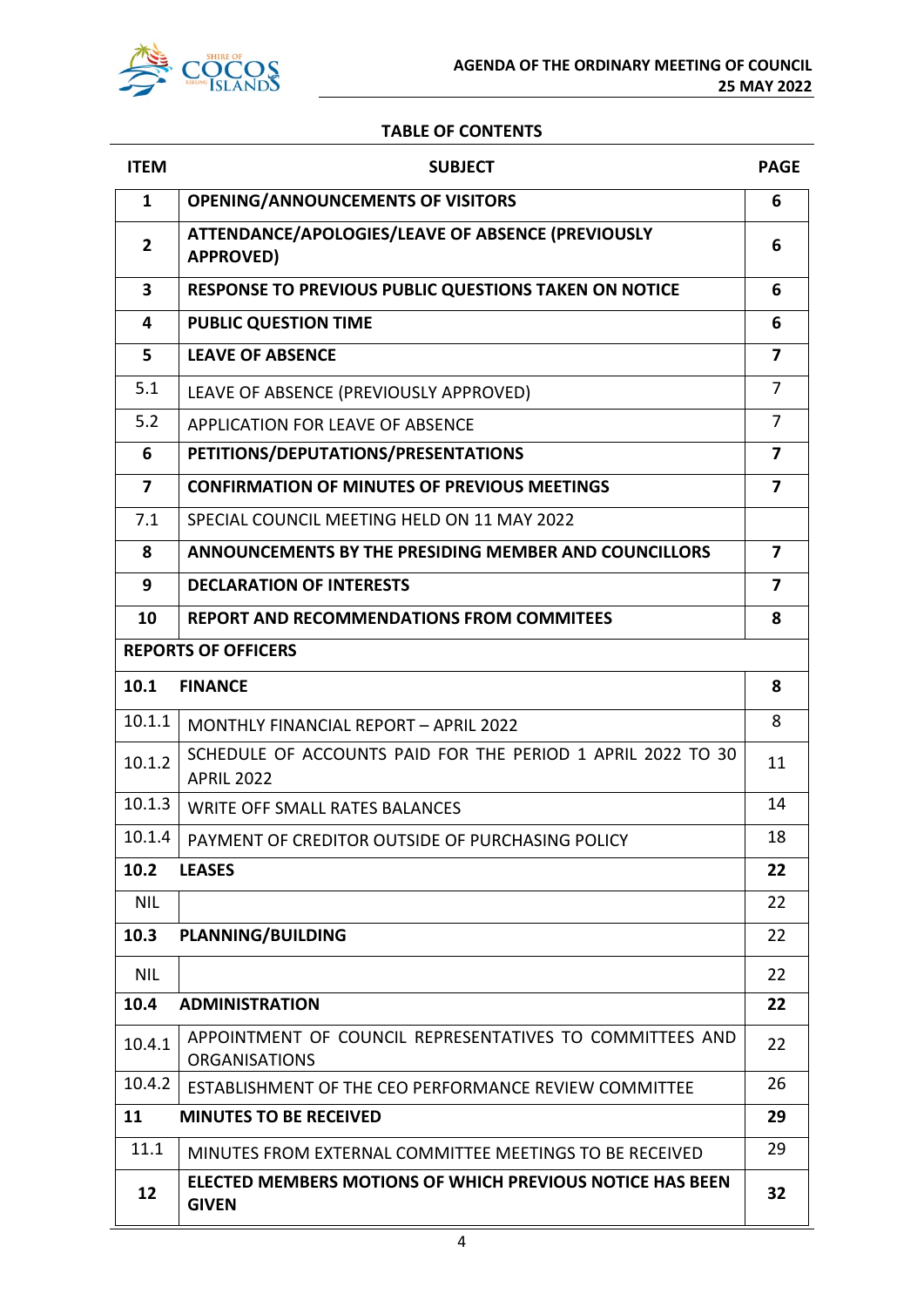

| 13         | <b>MOTIONS WITHOUT NOTICE WITH LEAVE OF COUNCIL</b>        | 32 |
|------------|------------------------------------------------------------|----|
| 14         | <b>MATTERS BEHIND CLOSED DOORS</b>                         | 32 |
| 15         | <b>MATTERS RELATING TO THE LAND TRUSTS</b>                 | 32 |
| 15.1       | <b>TRUSTS ADMINISTRATION</b>                               | 34 |
| <b>NIL</b> |                                                            | 34 |
| 15.2       | <b>TRUSTS LEASES</b>                                       | 34 |
| <b>NIL</b> |                                                            | 34 |
| 15.3       | <b>TRUSTS FINANCE</b>                                      | 34 |
| <b>NIL</b> |                                                            | 34 |
| 16         | NEW BUSINESS OF AN URGENT NATURE INTRODUCED BY DECISION OF | 34 |
|            | <b>MEETING (LATE ITEM)</b>                                 |    |
| 17         | <b>CLOSURE</b>                                             | 34 |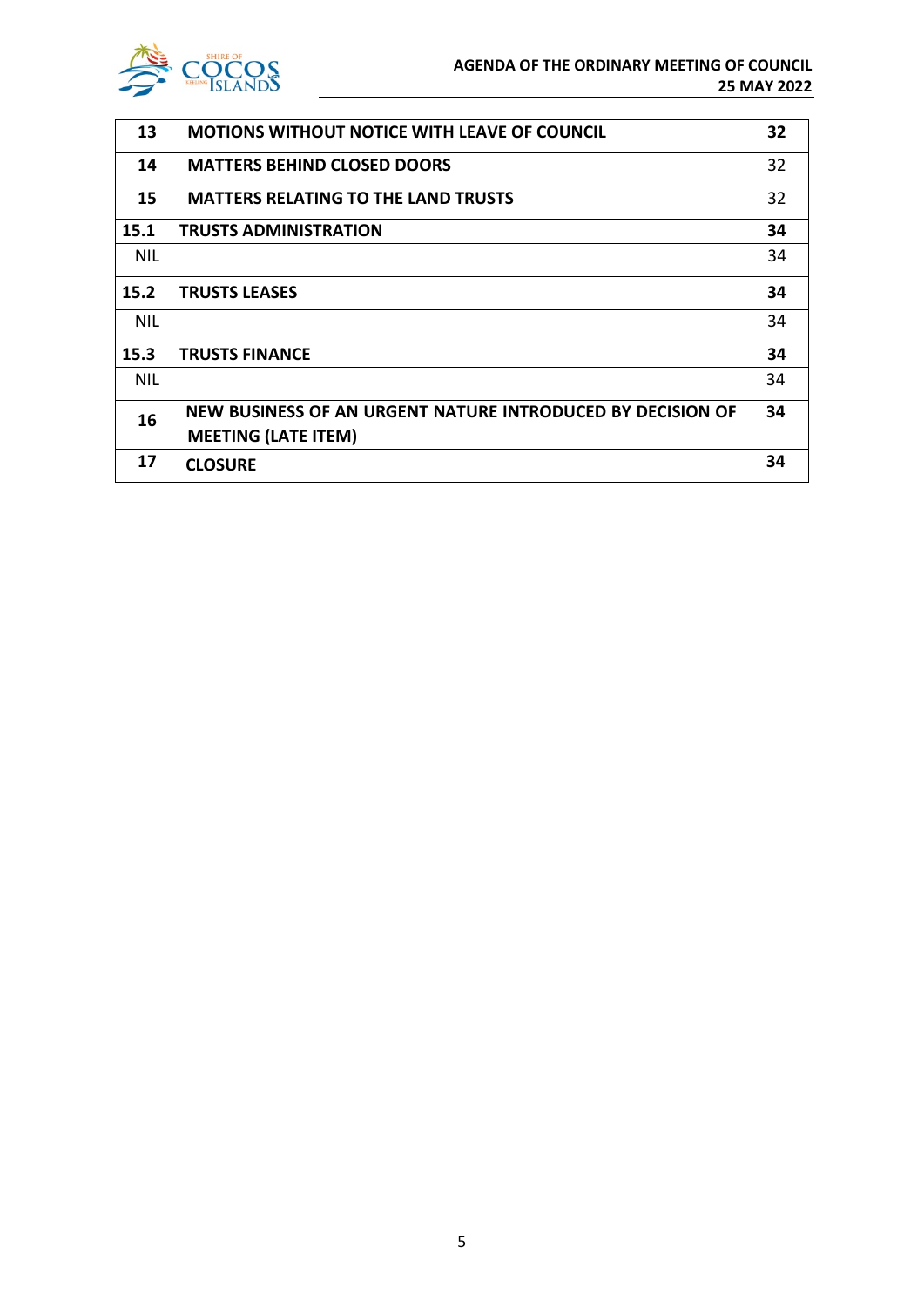

## **1. OPENING/ANNOUNCEMENTS OF VISITORS**

## **2. ATTENDANCE/APOLOGIES/LEAVE OF ABSENCE**

## **3. RESPONSE TO PREVIOUS PUBLIC QUESTIONS TAKEN ON NOTICE**

## **4. PUBLIC QUESTION TIME**

In accordance with section 5.24(1) (a) of the Local Government Act 1995, time is allocated for questions to be raised by members of the public, as follows:

(1) The minimum time to be allocated for the asking of and responding to questions raised by members of the public at ordinary meetings of councils and meetings referred to in regulation 5 is 15 minutes.

(2) Once all the questions raised by members of the public have been asked and responded to at a meeting referred to in sub regulation (1), nothing in these regulations prevents the unused part of the minimum question time period from being used for other matters.

Pursuant to regulation 7(4) (a) of the Local Government (Administration) Regulations 1996, questions from the public must relate to a matter affecting the local government.

In accordance with section 5.25 (1) (f) of the Local Government Act 1995 and the Local Government (Administration) Regulations 1996 regulation 11(e) a summary of each question raised by members of the public at the meeting and a summary of the response to the question will be included in the minutes of the meeting.

Where a question is taken on notice at the meeting, a summary of the response to the question will be included in the agenda for the following Council meeting.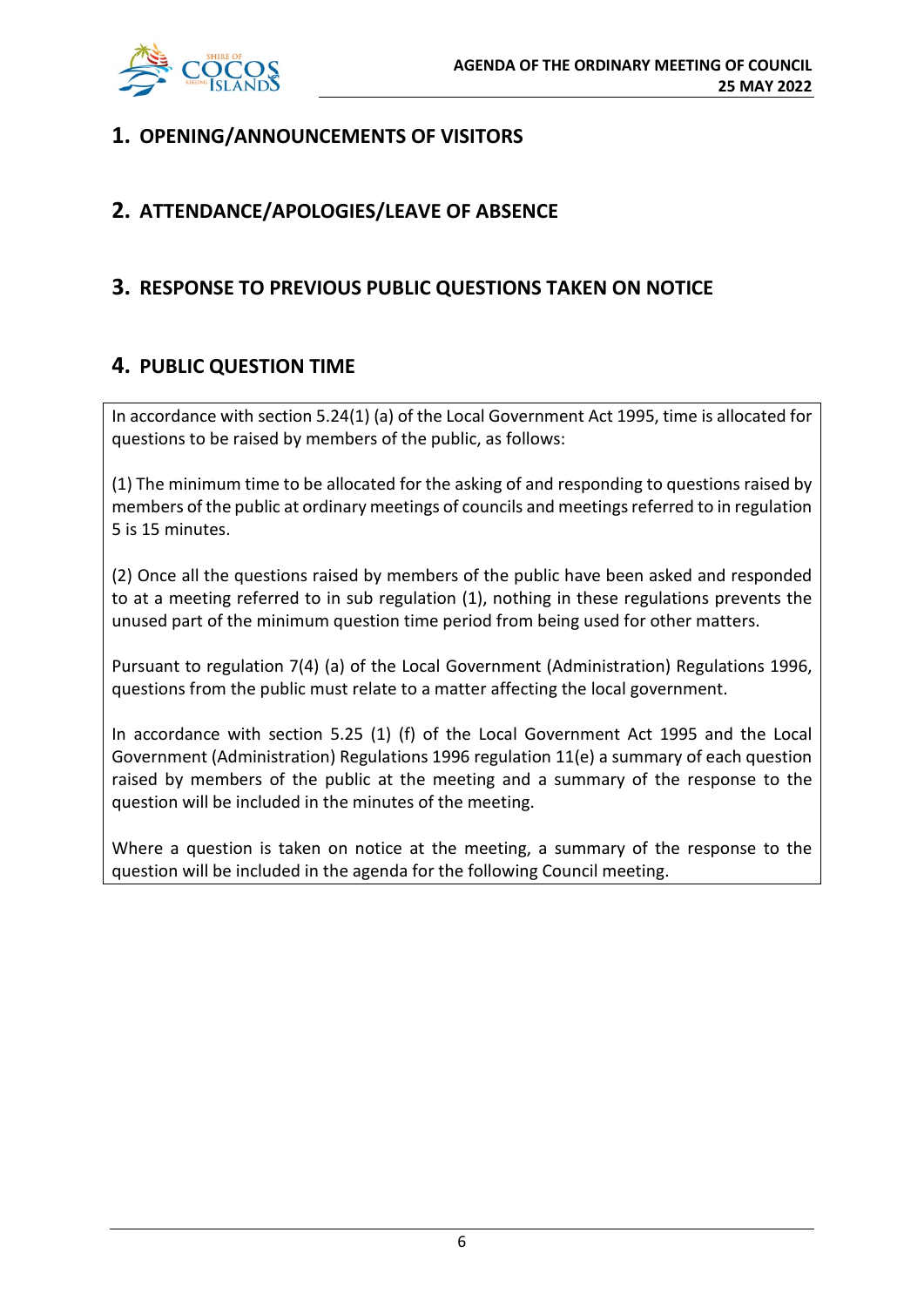

## **5. LEAVE OF ABSENCE**

The Local Government Act 1995 (Section 2.25) provides that a Council may, by resolution, grant leave of absence to a member for Ordinary Council Meetings. A member who is absent, without first obtaining leave of the Council, throughout three consecutive Ordinary meetings of the Council is disqualified from continuing his or her membership of the Council. Disqualification from membership of the Council for failure to attend Ordinary Meetings of the Council will be avoided so long as the Council grants leave prior to the member being absent. The leave cannot be granted retrospectively. An apology for non-attendance at a meeting is not an application for leave of absence.

## **5.1 LEAVE OF ABSENCE (PREVIOUSLY APPROVED)**

| <b>Councillor</b> | Date of Leave | <b>Approved by Council</b> |
|-------------------|---------------|----------------------------|
|                   |               |                            |

## **5.2 APPLICATION FOR LEAVE OF ABSENCE**

## **6. PETITIONS/DEPUTATIONS/PRESENTATIONS**

## **7. CONFIRMATION OF MINUTES OF PREVIOUS MEETING(S)**

7.1 Special Council Meeting held on 11 May 2022 - Attachment 7.1

#### **OFFICER RECOMMENDATION**

**THAT COUNCIL BY SIMPLE MAJORITY, PURSUANT TO SECTIONS 5.22(2) AND 3.18 OF THE**  *LOCAL GOVERNMENT ACT 1995 (WA) (CKI),* **RESOLVES THAT THE MINUTES OF THE SPECIAL COUNCIL MEETING HELD ON 11 MAY 2022, AS PRESENTED IN ATTACHMENT 7.1 BE CONFIRMED AS A TRUE AND CORRECT RECORD OF PROCEEDINGS.**

## **8. ANNOUNCEMENTS BY THE PRESIDING MEMBER AND COUNCILLORS**

## **9. DECLARATION OF INTERESTS**

Councillors are to complete a Disclosure of Interest Form for each item they are required to disclose an interest in. The Form should be given to the Presiding Member before the meeting commences. After the meeting, the Form is to be provided to the Governance and Risk Coordinator for inclusion in the Disclosures Register.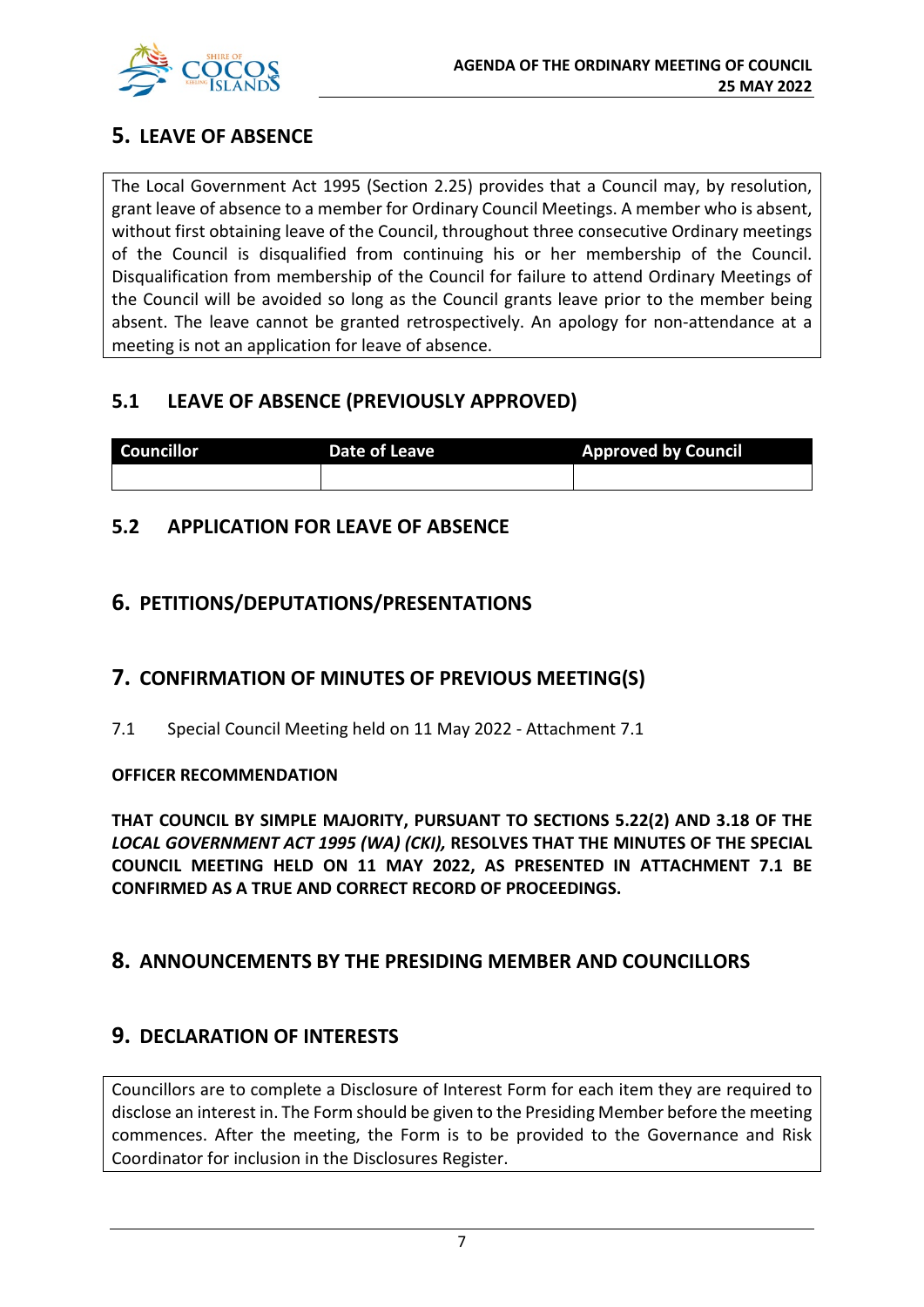

| <b>Name</b> | Item No. Interest<br>a na m | <b>Nature</b> |
|-------------|-----------------------------|---------------|
| NIL         |                             |               |

## **10. REPORT AND RECOMMENDATIONS OF COMMITTEE**

#### **10.1 FINANCE**

#### **10.1.1 MONTHLY FINANCIAL REPORT – APRIL 2022**

#### **Report Information**

| Date:                     | 13 May 2022                                      |
|---------------------------|--------------------------------------------------|
| Location:                 | Not Applicable                                   |
| Applicant:                | Not Applicable                                   |
| File Ref:                 |                                                  |
| Disclosure of Interest:   |                                                  |
| <b>Reporting Officer:</b> | Manager Finance & Corporate Services             |
| Island:                   | Shire Wide                                       |
| Attachments:              | 10.1.1.1 - Monthly Financial Report - April 2022 |

#### **Authority / Discretion**

#### **Definition**

|             | Advocacy       | When Council advocates on its own behalf or on behalf of its<br>community to another level of government/body/agency.                                                                                                                                                                                                                                        |
|-------------|----------------|--------------------------------------------------------------------------------------------------------------------------------------------------------------------------------------------------------------------------------------------------------------------------------------------------------------------------------------------------------------|
| $\boxtimes$ | Executive      | The substantial direction setting and oversight role of the<br>Council. E.g. adopting plans and reports, accepting tenders,<br>directing operations, setting and amending budgets.                                                                                                                                                                           |
|             | Legislative    | Includes adopting local laws, town planning schemes and<br>policies. Review when Council reviews decisions made by<br>officers.                                                                                                                                                                                                                              |
|             | Quasi-Judicial | When Council determines an application / matter that directly<br>affects a person's right and interest. The judicial character arises<br>from the obligations to abide by the principles of natural justice.<br>Examples of Quasi-Judicial authority include town planning<br>applications, building licenses, applications for other permits /<br>licenses. |
|             | Information    | Includes items provides to Council for information purposes only<br>that do not require a decision of Council (i.e. $-$ for noting).                                                                                                                                                                                                                         |

#### **Report Purpose**

The purpose of this report is to provide a monthly financial report for April 2022, which includes rating, investment, reserve, debtor, and general financial information to Elected Members in accordance with Section 6.4 of the *Local Government Act 1995 (WA) (CKI)*.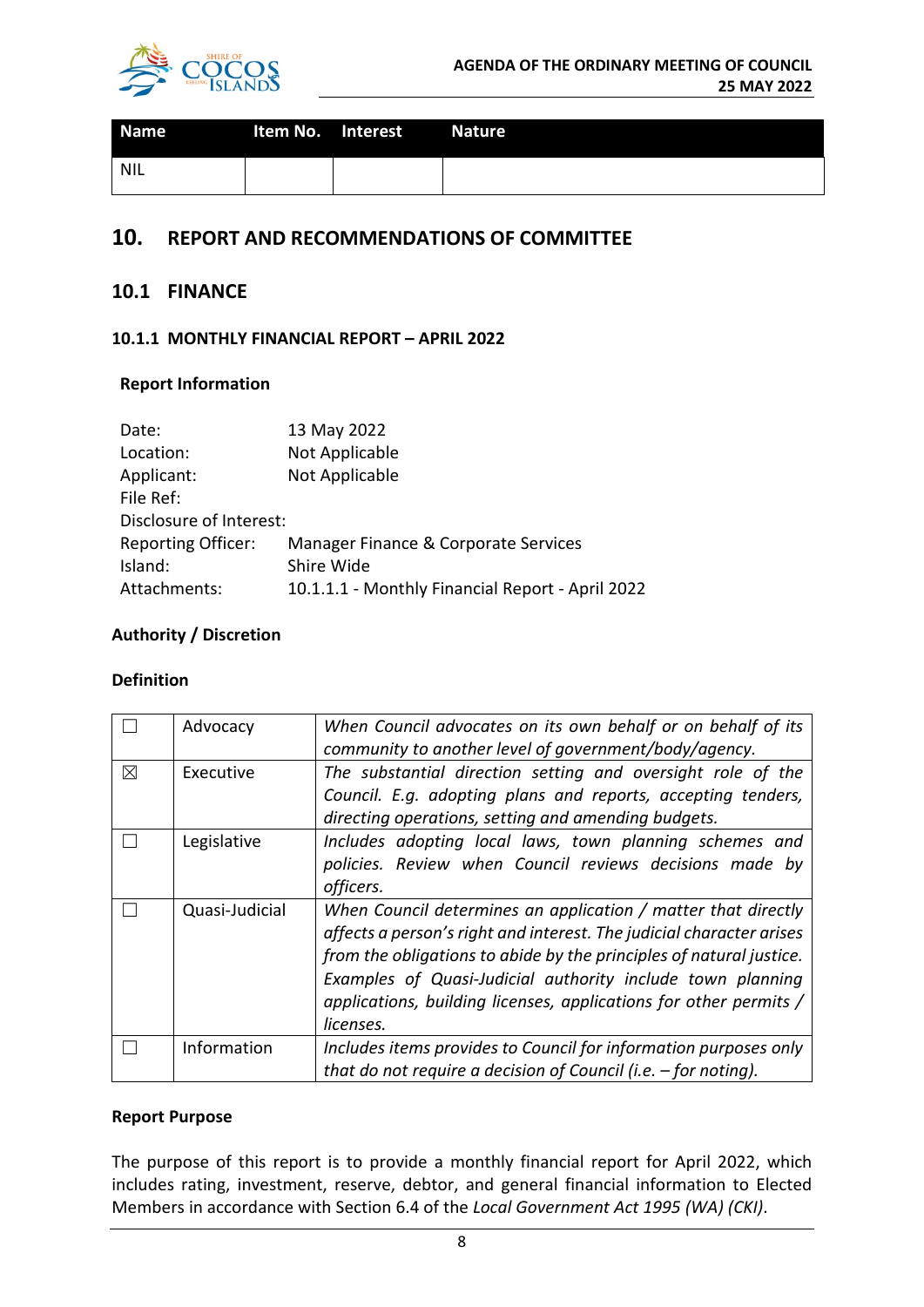

#### **Relevant Documents**

Available for viewing at the meeting. Nil

#### **Background**

The reporting of monthly financial information is a requirement under section 6.4 of the *Local Government Act 1995 (WA) (CKI)*, and Regulation 34 of the *Local Government (Financial Management) Regulations 1996* and provides oversight of the Shire's finances to Council.

#### **Comment**

The period of review is April 2022. The current closing municipal surplus for this period is \$2,004,056 compared to a budget position of \$980,392. This is considered a satisfactory result for the Shire as it is maintaining a healthy surplus position.

Income for the April 2022 period year to date is \$6,961,420 which is made up \$6,336,481 in operating revenues, \$606,439 in non-operating grants, contributions, and subsidies and \$18,500 in proceeds from sale of assets. The budget estimated \$6,881,434 would be received for the same period. The variance to budget is \$79,986.

Expenditure for the April 2022 period year to date is \$6,885,011. This is made up of \$5,427,980 in operating expenditure and \$1,457,031 in capital expenditure. The budget estimated \$7,865,779 would be spent for the same period. The variance to budget is \$980,768.

Details of all significant variances against the current budget are provided in the notes to the Monthly Financial Report contained within Attachment 10.1.1.1.

#### **Policy and Legislative Implications**

Regulation 34 of the *Local Government (Financial Management) Regulations 1996* requires all Local Governments to prepare each month a Statement of Financial Activity reporting on the revenue and expenditure for the month.

Financial Management Regulation 34 also requires this statement to be accompanied by:

- a. An explanation of the composition of the net current assets, less committal assets and restricted assets;
- b. An explanation of material variances; and
- c. Such supporting information that is relevant to the Local Government

#### **Strategic Implications**

Nil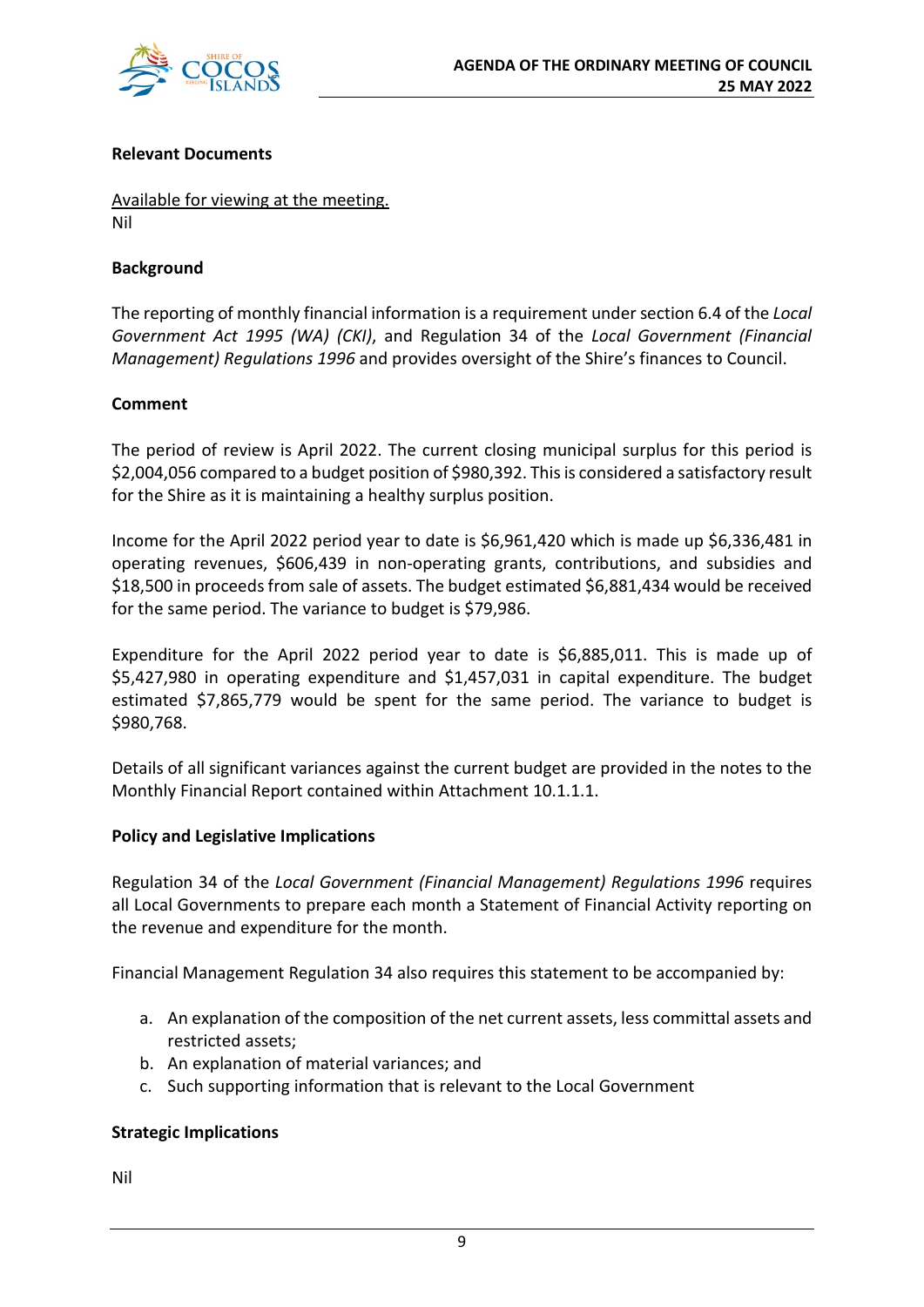

#### **Risk Implications**

| <b>Risk Category</b> | <b>Description</b>                                                                                                   | <b>Rating (consequence x</b><br>likelihood) | <b>Mitigation Action</b>                                                                  |
|----------------------|----------------------------------------------------------------------------------------------------------------------|---------------------------------------------|-------------------------------------------------------------------------------------------|
| Financial            | That budget allocations<br>significantly<br>are<br>exceeded.                                                         | Moderate (6)                                | Variances<br>are<br>monitored<br>and<br>highlighted to Council<br>on a monthly basis for  |
| Reputation           | The monthly financial<br>statements are open to<br>public scrutiny.                                                  | Low $(3)$                                   | corrective action.<br>Procedures in place to<br>ensure all expenditure<br>is justifiable. |
| Compliance           | The report is to be<br>presented to Council<br>within two months in<br>order to comply with<br>relevant legislation. | Low $(3)$                                   | There are processes in<br>place<br>to<br>ensure<br>compliance<br>with<br>legislation.     |
| Fraud                | That the report is<br>manipulated.                                                                                   | Low $(3)$                                   | Interim and end of year<br>audits.                                                        |

#### **Risk Matrix**

| <b>Consequence /</b><br>Likelihood | Insignificant (1) | Minor (2)    | Medium (3)       | Major (4)        | Extreme (5)      |
|------------------------------------|-------------------|--------------|------------------|------------------|------------------|
| <b>Almost Certain (5)</b>          | Moderate (5)      | High $(10)$  | <b>High (15)</b> | Extreme (20)     | Extreme (25)     |
| Likely (4)                         | Low(4)            | Moderate (8) | High $(12)$      | High $(16)$      | Extreme (20)     |
| Possible (3)                       | Low(3)            | Moderate (6) | Moderate (9)     | <b>High (12)</b> | <b>High (15)</b> |
| Unlikely (2)                       | Low(2)            | Low $(4)$    | Moderate (6)     | Moderate (8)     | <b>High (10)</b> |
| Rare (1)                           | Low(1)            | Low(2)       | Low(3)           | Low $(4)$        | Moderate (5)     |

#### **Conclusion**

That the Monthly Financial Report for the period ending 30 April 2022, including explanations of material variances, be received.

#### **OFFICER RECOMMENDATION – ITEM NO 10.1.1**

#### **THAT COUNCIL:**

- **1. BY SIMPLE MAJORITY, PURSUANT TO THE** *LOCAL GOVERNMENT (FINANCIAL MANAGEMENT) REGULATIONS 1996* **RECEIVES THE MONTHLY FINANCIAL REPORT FOR THE PERIOD ENDING 30 APRIL 2022, AS CONTAINED IN ATTACHMENT 10.1.1.1; AND**
- **2. ACCEPTS THE EXPLANATIONS FOR MATERIAL VARIANCES FOR THE PERIOD ENDING 30 APRIL 2022, AS CONTAINED IN ATTACHMENT 10.1.1.1.**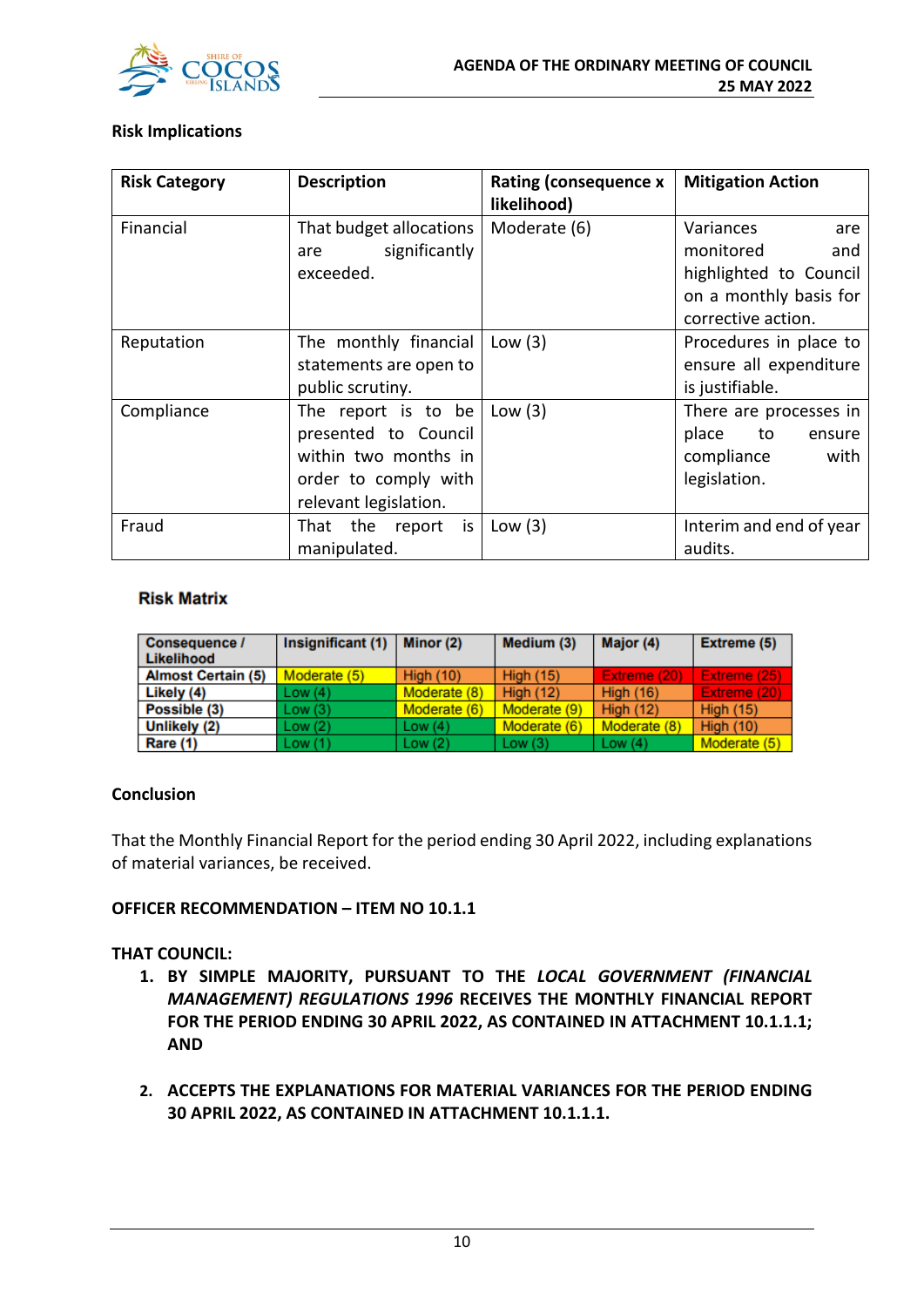

#### **10.1.2 SCHEDULE OF ACCOUNTS PAID FOR THE PERIOD 1 APRIL 2022 TO 30 APRIL 2022**

#### **Report Information**

| Date:                     | 11 May 2022                          |
|---------------------------|--------------------------------------|
| Location:                 | Not applicable                       |
| Applicant:                | Not Applicable                       |
| File Ref:                 |                                      |
| Disclosure of Interest:   |                                      |
| <b>Reporting Officer:</b> | Senior Finance Officer               |
| Island:                   | Shire Wide                           |
| Attachments:              | 10.1.2.1 - Schedule of Accounts paid |

#### **Authority / Discretion**

#### **Definition**

|             | Advocacy       | When Council advocates on its own behalf or on behalf of its<br>community to another level of government/body/agency.                                                                                                                                                                                                                                        |
|-------------|----------------|--------------------------------------------------------------------------------------------------------------------------------------------------------------------------------------------------------------------------------------------------------------------------------------------------------------------------------------------------------------|
|             | Executive      | The substantial direction setting and oversight role of the<br>Council. E.g. adopting plans and reports, accepting tenders,<br>directing operations, setting and amending budgets.                                                                                                                                                                           |
| $\boxtimes$ | Legislative    | Includes adopting local laws, town planning schemes and<br>policies. Review when Council reviews decisions made by<br>officers.                                                                                                                                                                                                                              |
|             | Quasi-Judicial | When Council determines an application / matter that directly<br>affects a person's right and interest. The judicial character arises<br>from the obligations to abide by the principles of natural justice.<br>Examples of Quasi-Judicial authority include town planning<br>applications, building licenses, applications for other permits /<br>licenses. |
|             | Information    | Includes items provides to Council for information purposes only<br>that do not require a decision of Council (i.e. $-$ for noting).                                                                                                                                                                                                                         |

#### **Report Purpose**

The purpose of this report is to present to Council a list of accounts paid under delegated authority for the period 1 April 2022 to 30 April 2022, as required by the *Local Government (Financial Management) Regulations 1996*.

#### **Relevant Documents**

Available for viewing at the meeting Nil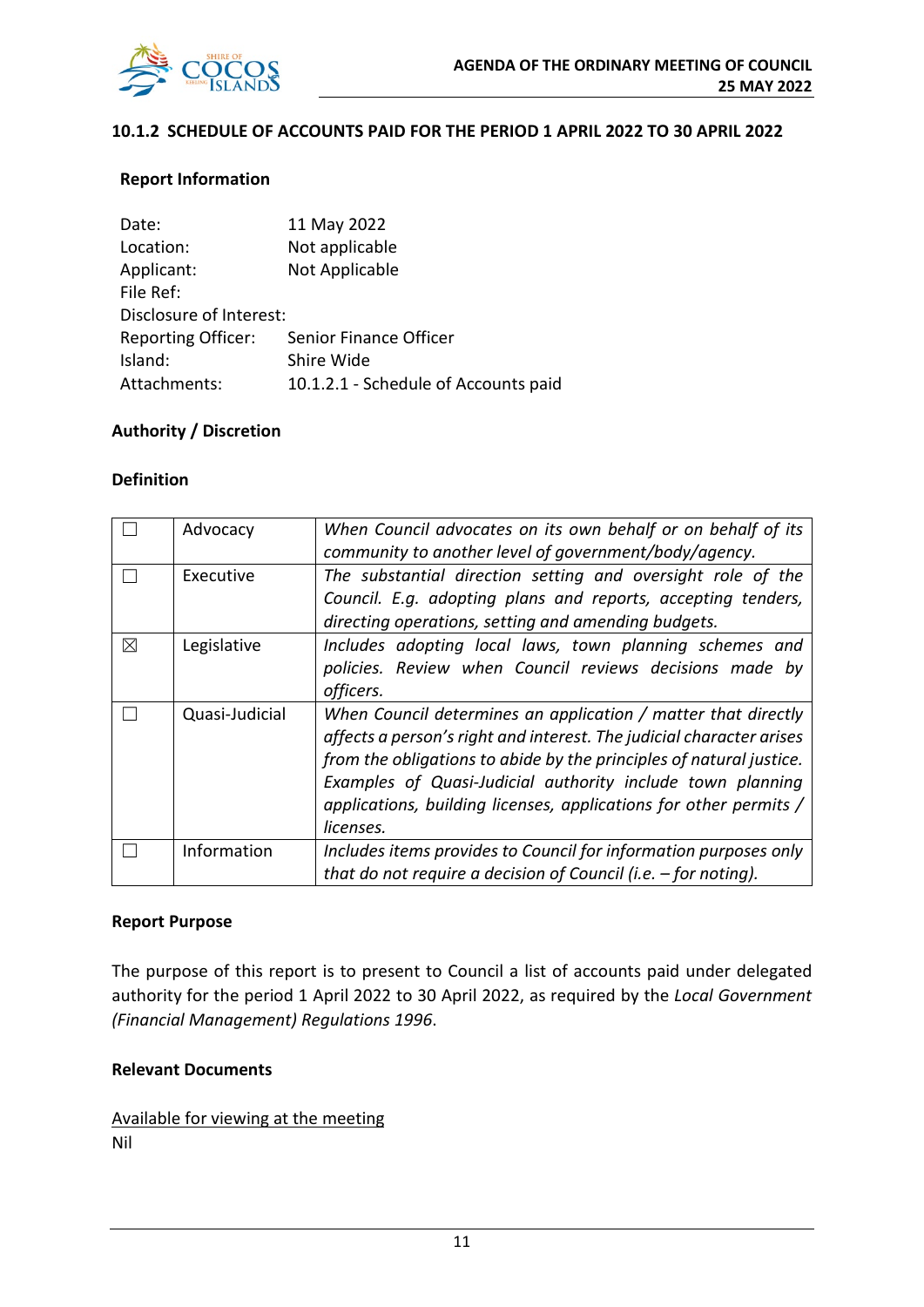

#### **Background**

Council has delegated, to the Chief Executive Officer, the exercise of its power to make payments from the Shire's Municipal and Trust funds. In accordance with Regulation 13 of the *Local Government (Financial Management) Regulations 1996* a list of accounts paid is to be provided to Council, where such delegation is made.

#### **Comment**

The following table summarises the payments for the period by payment type, with full details of the accounts paid contained within Attachment 10.1.2.1.

| <b>Payment Type</b>         | Amount (\$)  |
|-----------------------------|--------------|
| EFT Payments #8903 to #8984 | \$283,375.86 |
| Direct Debit Payment        | \$56,543.25  |
| Cheque Payment              | \$3,142.19   |
| <b>Total Payments</b>       | \$343,061.30 |

Contained within Attachment 10.1.2.1 is a detailed transaction listing of credit card expenditure for the period ended 30 April 2022. This amount is included within the total payments, listed above.

#### **Policy and Legislative Implications**

Nil

**Strategic Implications:**

Nil

#### **Risk Implications**

| <b>Risk Category</b> | <b>Description</b>       | <b>Rating (consequence x</b><br>likelihood) | <b>Mitigation Action</b> |
|----------------------|--------------------------|---------------------------------------------|--------------------------|
| Financial            | That budget allocations  | Moderate (6)                                | Variances<br>are         |
|                      | significantly<br>are     |                                             | monitored<br>and         |
|                      | exceeded.                |                                             | highlighted to Council   |
|                      |                          |                                             | monthly for corrective   |
|                      |                          |                                             | action.                  |
| Reputation           | The<br>paid<br>accounts  | Low $(3)$                                   | Procedures in place to   |
|                      | report is open to public |                                             | ensure all expenditure   |
|                      | scrutiny.                |                                             | is justifiable.          |
| Compliance           | The report is to be      | Low $(3)$                                   | There are processes in   |
|                      | presented to Council in  |                                             | place<br>to<br>ensure    |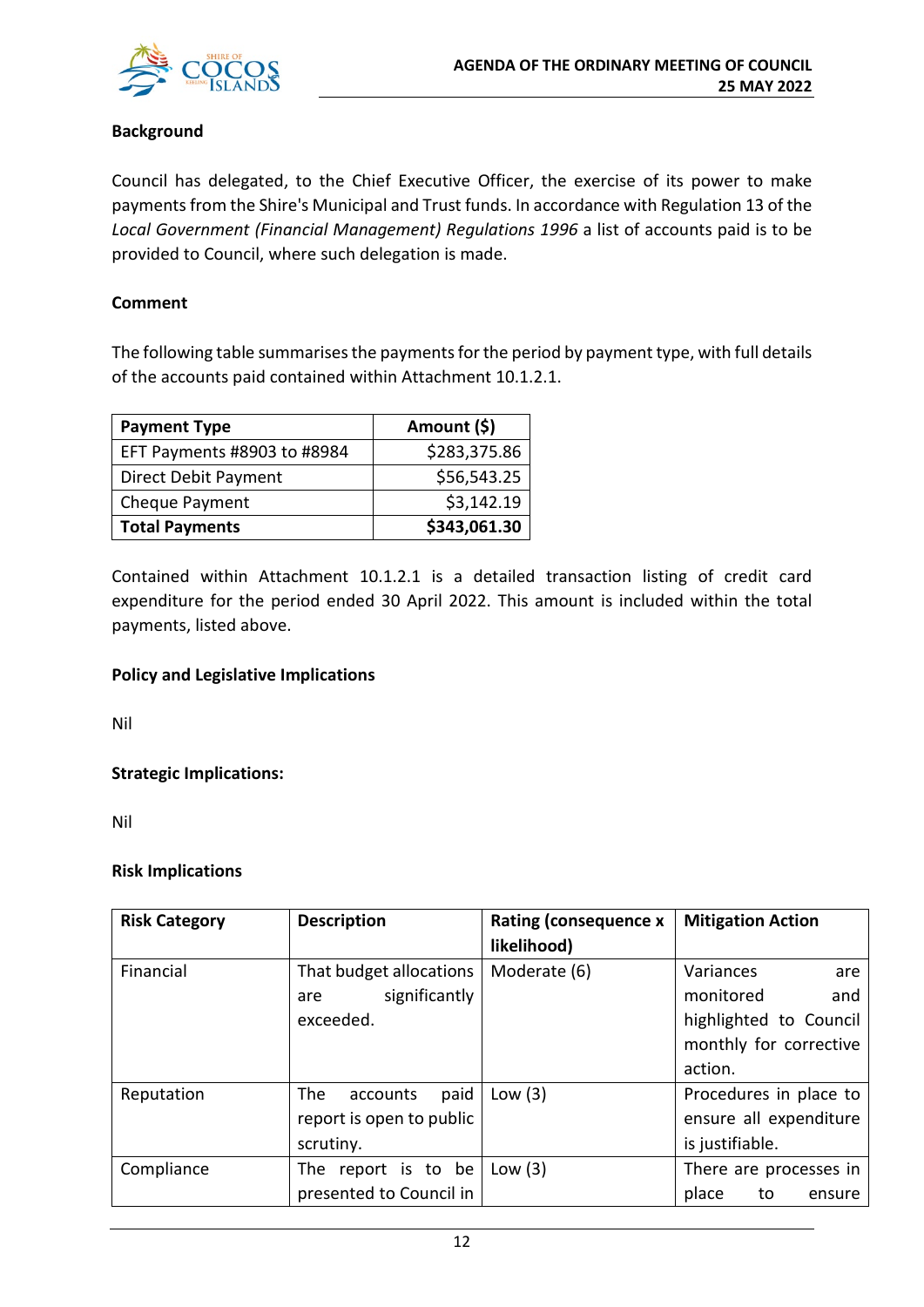

|       | order to comply with  |  |  |  |                                    |                         |       | compliance |  | with |
|-------|-----------------------|--|--|--|------------------------------------|-------------------------|-------|------------|--|------|
|       | relevant legislation. |  |  |  |                                    | legislation.            |       |            |  |      |
| Fraud |                       |  |  |  | That the report is $\vert$ Low (3) | Interim and end of year |       |            |  |      |
|       | manipulated.          |  |  |  |                                    | audits                  | along | with       |  |      |
|       |                       |  |  |  |                                    | sequence checks.        |       |            |  |      |

#### **Risk Matrix**

| <b>Consequence /</b><br>Likelihood | Insignificant (1) | Minor $(2)$      | Medium (3)       | Major (4)        | Extreme (5)      |
|------------------------------------|-------------------|------------------|------------------|------------------|------------------|
| <b>Almost Certain (5)</b>          | Moderate (5)      | <b>High (10)</b> | <b>High (15)</b> | Extreme (20)     | Extreme (25)     |
| Likely (4)                         | Low(4)            | Moderate (8)     | <b>High (12)</b> | <b>High (16)</b> | Extreme (20)     |
| Possible (3)                       | Low(3)            | Moderate (6)     | Moderate (9)     | <b>High (12)</b> | <b>High (15)</b> |
| Unlikely (2)                       | Low(2)            | Low $(4)$        | Moderate (6)     | Moderate (8)     | <b>High (10)</b> |
| <b>Rare (1)</b>                    | Low(1)            | Low $(2)$        | Low(3)           | Low $(4)$        | Moderate (5)     |

#### **Conclusion**

It is recommended that Council receives the reports provided for the period ended 30 April 2022.

#### **OFFICER RECOMMENDATION – ITEM NO 10.1.2**

#### **THAT COUNCIL:**

- **1. BY SIMPLE MAJORITY, PURSUANT TO REGULATION 13(1) OF THE** *LOCAL GOVERNMENT (FINANCIAL MANAGEMENT) REGULATIONS 1996* **RECEIVES THE REPORT FROM THE CHIEF EXECUTIVE OFFICER ON THE EXERCISE OF DELEGATED AUTHORITY IN RELATION TO PAYMENTS MADE FROM MUNICIPAL OR TRUST FUNDS FOR THE PERIOD 1 APRIL 2022 TO 30 APRIL 2022 TOTALLING \$343,061.30 AS CONTAINED IN ATTACHMENT 10.1.2.1**
- **2. RECEIVES THE DETAILED TRANSACTION LISTING OF CREDIT CARD EXPENDITURE FOR THE PERIOD ENDED 30 APRIL 2022, AS CONTAINED IN ATTACHMENT 10.1.2.1.**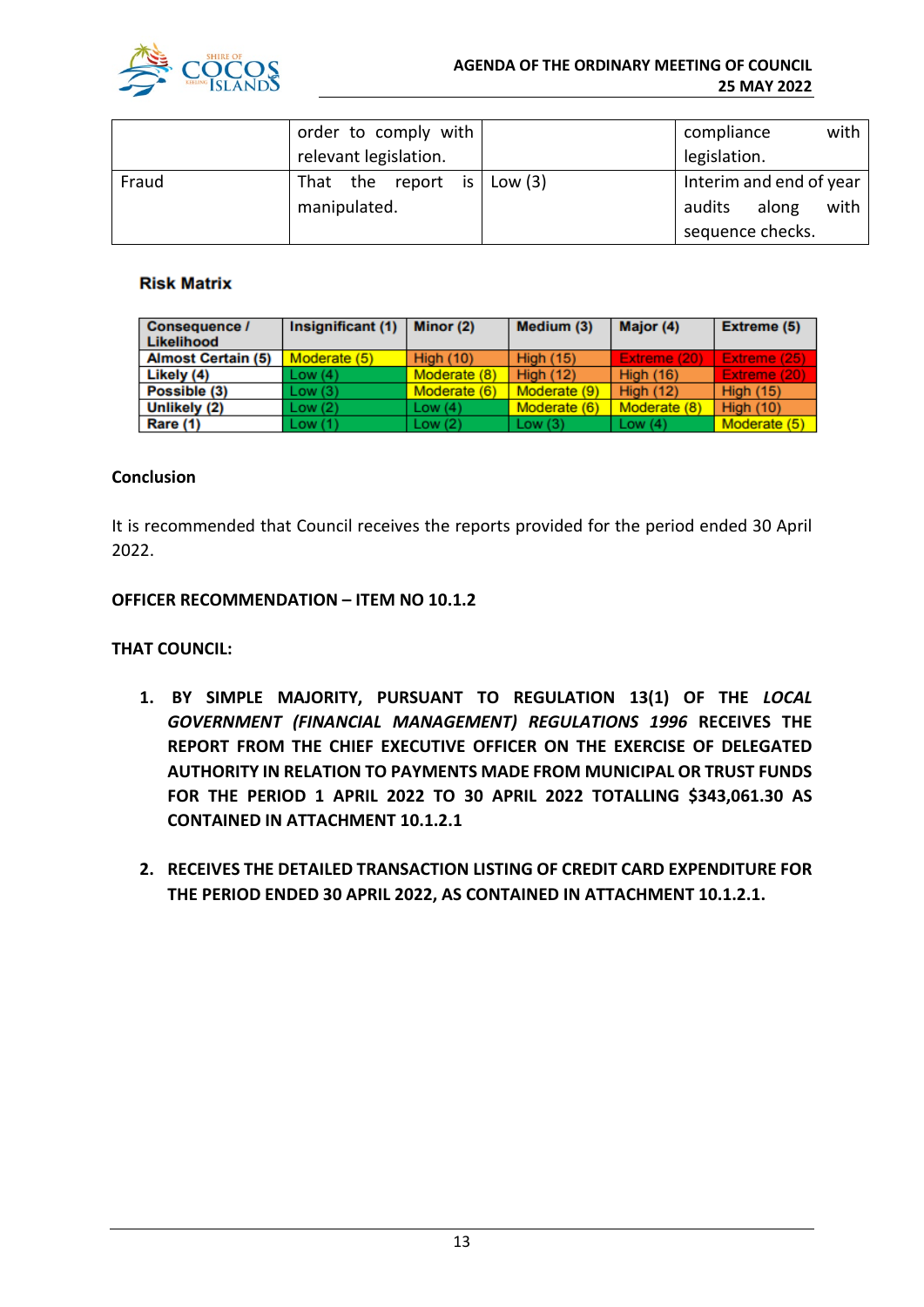

#### **10.1.3 WRITE OFF SMALL RATES BALANCES**

#### **Report Information**

| Date:                     | 17 May 2022                          |
|---------------------------|--------------------------------------|
| Location:                 | Not Applicable                       |
| Applicant:                | Not Applicable                       |
| File Ref:                 |                                      |
| Disclosure of Interest:   |                                      |
| <b>Reporting Officer:</b> | Manager Finance & Corporate Services |
| Island:                   | Shire Wide                           |
| Attachments:              | Nil                                  |
|                           |                                      |

#### **Authority / Discretion**

#### **Definition**

|             | Advocacy       | When Council advocates on its own behalf or on behalf of its<br>community to another level of government/body/agency. |  |  |  |  |
|-------------|----------------|-----------------------------------------------------------------------------------------------------------------------|--|--|--|--|
|             |                |                                                                                                                       |  |  |  |  |
| $\boxtimes$ | Executive      | The substantial direction setting and oversight role of the                                                           |  |  |  |  |
|             |                | Council. E.g. adopting plans and reports, accepting tenders,                                                          |  |  |  |  |
|             |                | directing operations, setting and amending budgets.                                                                   |  |  |  |  |
|             | Legislative    | Includes adopting local laws, town planning schemes and                                                               |  |  |  |  |
|             |                | policies. Review when Council reviews decisions made by                                                               |  |  |  |  |
|             |                | officers.                                                                                                             |  |  |  |  |
|             | Quasi-Judicial | When Council determines an application / matter that directly                                                         |  |  |  |  |
|             |                | affects a person's right and interest. The judicial character arises                                                  |  |  |  |  |
|             |                | from the obligations to abide by the principles of natural justice.                                                   |  |  |  |  |
|             |                | Examples of Quasi-Judicial authority include town planning                                                            |  |  |  |  |
|             |                | applications, building licenses, applications for other permits /                                                     |  |  |  |  |
|             |                | licenses.                                                                                                             |  |  |  |  |
|             | Information    | Includes items provides to Council for information purposes only                                                      |  |  |  |  |
|             |                | that do not require a decision of Council (i.e. $-$ for noting).                                                      |  |  |  |  |

#### **Report Purpose**

The purpose of this report is ascertain approval to write off small Rates debtor balances below \$10.00 prior to the end of financial year.

#### **Relevant Documents**

Available for viewing at the meeting. Nil

#### **Background**

In accordance with s6.12(1)(c) of the *Local Government Act 1995 (WA) (CKI)*, a local government may write off any amount of money which is owed to the local government.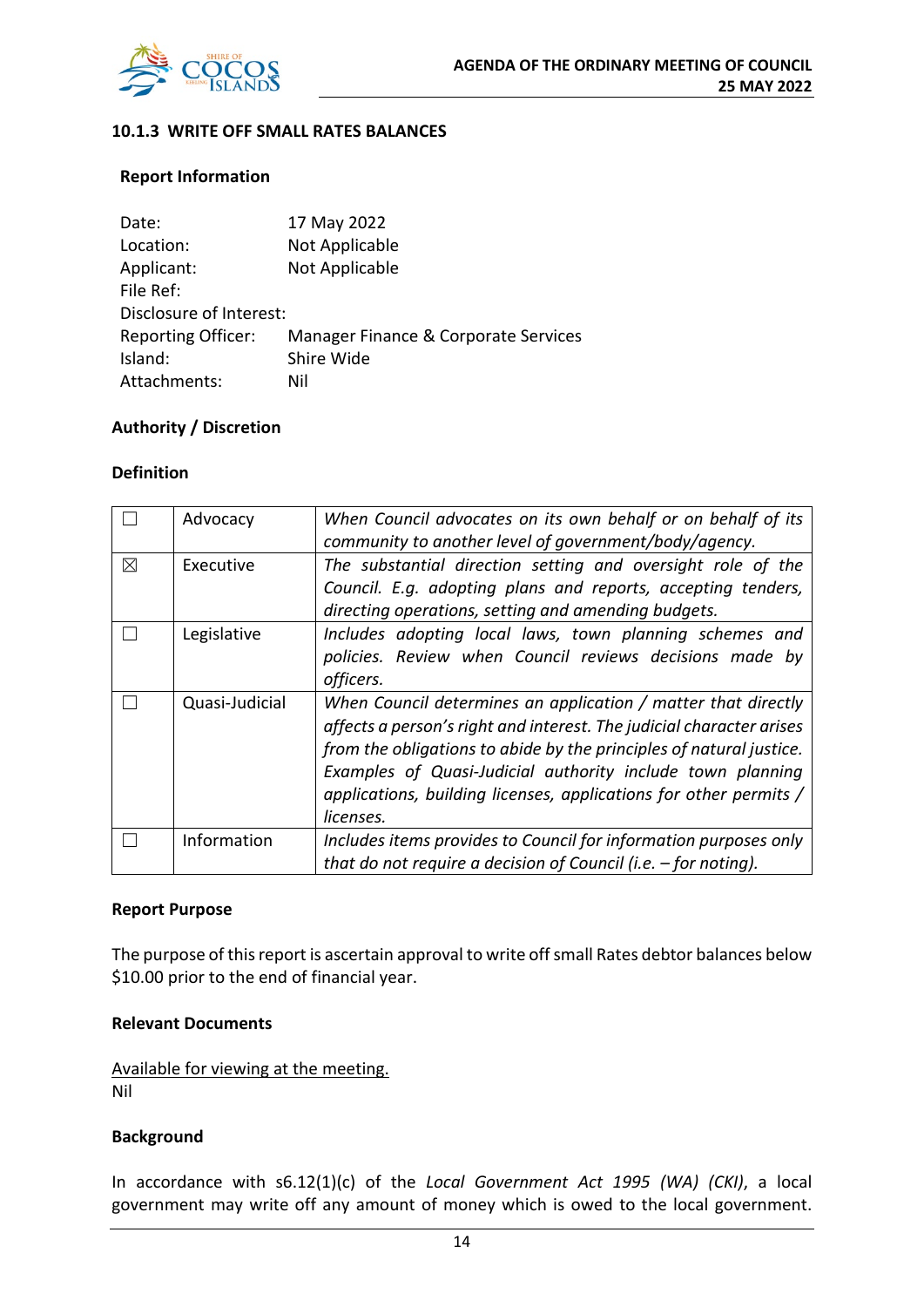

Under s6.51(3) accrued interest is, for the purpose of its recovery, taken to be a rate or service charge, that is due and payable. Delegation 2.1.11 – Defer, grant Discounts, Waive or Write off Debts does not apply to debts, which are prescribed debts that are taken to be a rate or service charge and thus Council approval is sought to write off small interest balances on rates debtors.

#### **Comment**

Due to the charging of interest on overdue rates, where the payment may have been made shortly after the due date, there are some small amounts showing as outstanding on a number of assessments.

Below is a list of the amounts outstanding that are less than \$10.00 each, with the total amount being \$79.19. Writing off these debts maintains the Rates Ledger and allows for a clear opening balance for the next financial year. The amounts are insignificant for accounting purposes and will eliminate needless enquiries when rates notices are issued for the 2022/23 financial year.

| <b>Assessment</b> |                                 | <b>Outstanding</b> |
|-------------------|---------------------------------|--------------------|
| <b>Number</b>     |                                 | <b>Balance</b>     |
| A6035             | \$                              | 0.02               |
| A6040             | \$                              | 0.36               |
| A6080             | \$                              | 7.98               |
| A6083             |                                 | 2.40               |
| A6102             | $rac{5}{5}$                     | 1.68               |
| A6126             |                                 | 3.75               |
| A6151             | \$                              | 0.12               |
| A6156             | $\overline{\boldsymbol{\zeta}}$ | 9.78               |
| A6169             | \$                              | 0.78               |
| A6180             | $\frac{1}{2}$                   | 4.59               |
| A6191             |                                 | 0.07               |
| A6201             | $\frac{1}{2}$                   | 3.88               |
| A6225             |                                 | 4.59               |
| A6226             | $\frac{1}{2}$                   | 4.59               |
| A6230             |                                 | 4.59               |
| A6231             | \$<br>\$                        | 0.12               |
| A6234             |                                 | 8.23               |
| A6236             | \$                              | 7.71               |
| A6240             | \$                              | 5.75               |
| A6242             | $\overline{\mathsf{S}}$         | 2.84               |
| A6244             | \$                              | 3.13               |
| A6247             | \$                              | 2.01               |
| A6248             | \$                              | 0.22               |
|                   |                                 |                    |
|                   | \$                              | 79.19              |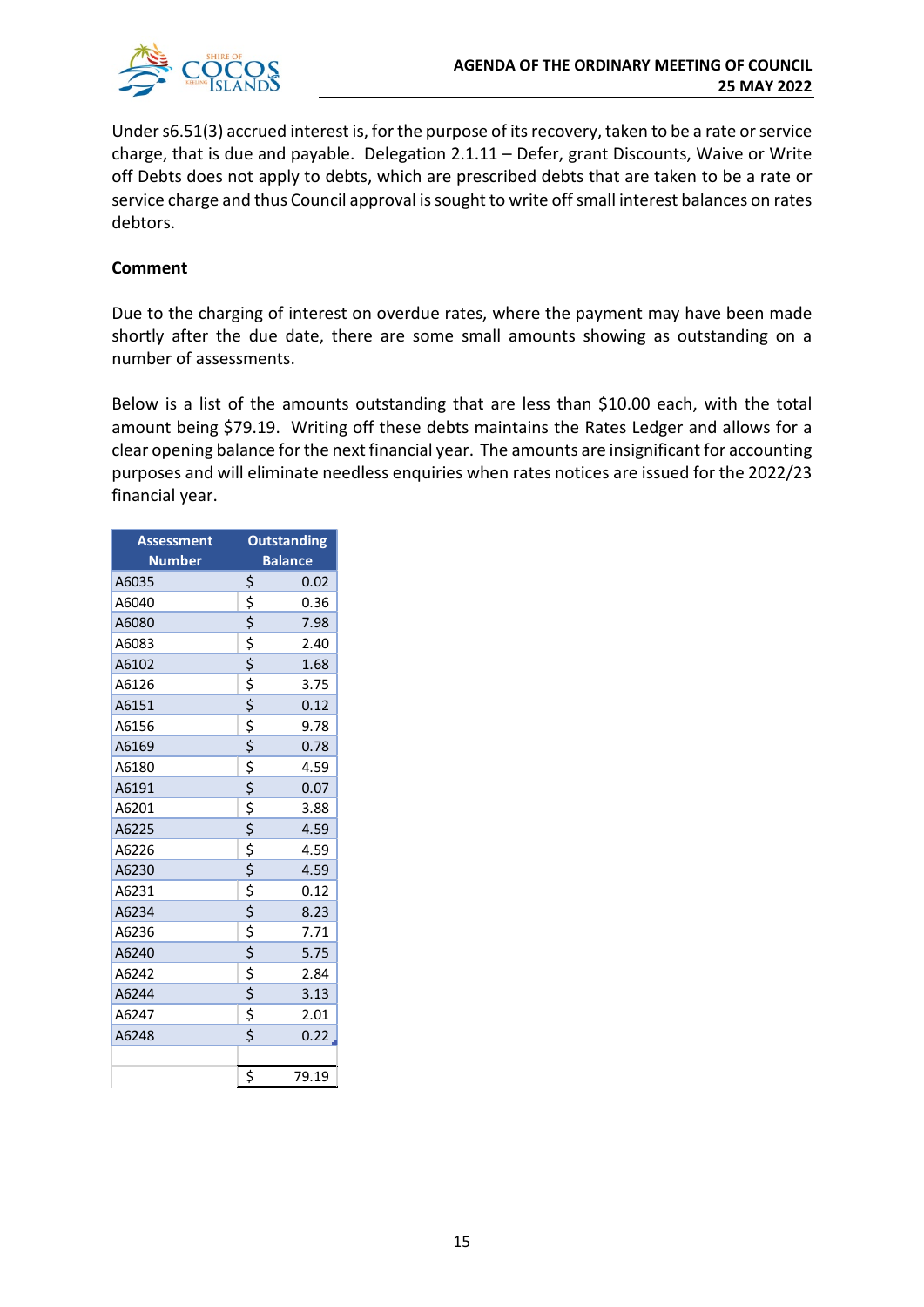

#### **Policy and Legislative Implications**

*Local Government Act 1995 (WA) (CKI)* s6.12(1)(c) *Local Government Act 1995 (WA) (CKI)* s6.51 (3)

## **Strategic Implications**

Nil

#### **Risk Implications**

| <b>Risk Category</b> | <b>Description</b> | Rating (consequence $x \mid$<br>likelihood) | <b>Mitigation Action</b> |
|----------------------|--------------------|---------------------------------------------|--------------------------|
| Financial            | Income varies      | Low(2)                                      | Write-offs are limited   |
|                      | significantly from |                                             | to small, immaterial     |
|                      | <b>Budget</b>      |                                             | amounts.                 |

#### **Risk Matrix**

| <b>Consequence /</b><br>Likelihood | Insignificant (1) | Minor (2)    | Medium (3)       | Major (4)        | Extreme (5)      |
|------------------------------------|-------------------|--------------|------------------|------------------|------------------|
| <b>Almost Certain (5)</b>          | Moderate (5)      | High $(10)$  | <b>High (15)</b> | Extreme (20)     | Extreme (25)     |
| Likely (4)                         | Low(4)            | Moderate (8) | <b>High (12)</b> | <b>High (16)</b> | Extreme (20)     |
| Possible (3)                       | Low(3)            | Moderate (6) | Moderate (9)     | <b>High (12)</b> | <b>High (15)</b> |
| Unlikely (2)                       | Low(2)            | Low $(4)$    | Moderate (6)     | Moderate (8)     | <b>High (10)</b> |
| Rare (1)                           | Low(1)            | Low $(2)$    | Low $(3)$        | Low $(4)$        | Moderate (5)     |

#### **Conclusion**

That the detailed small balances be approved for write-off.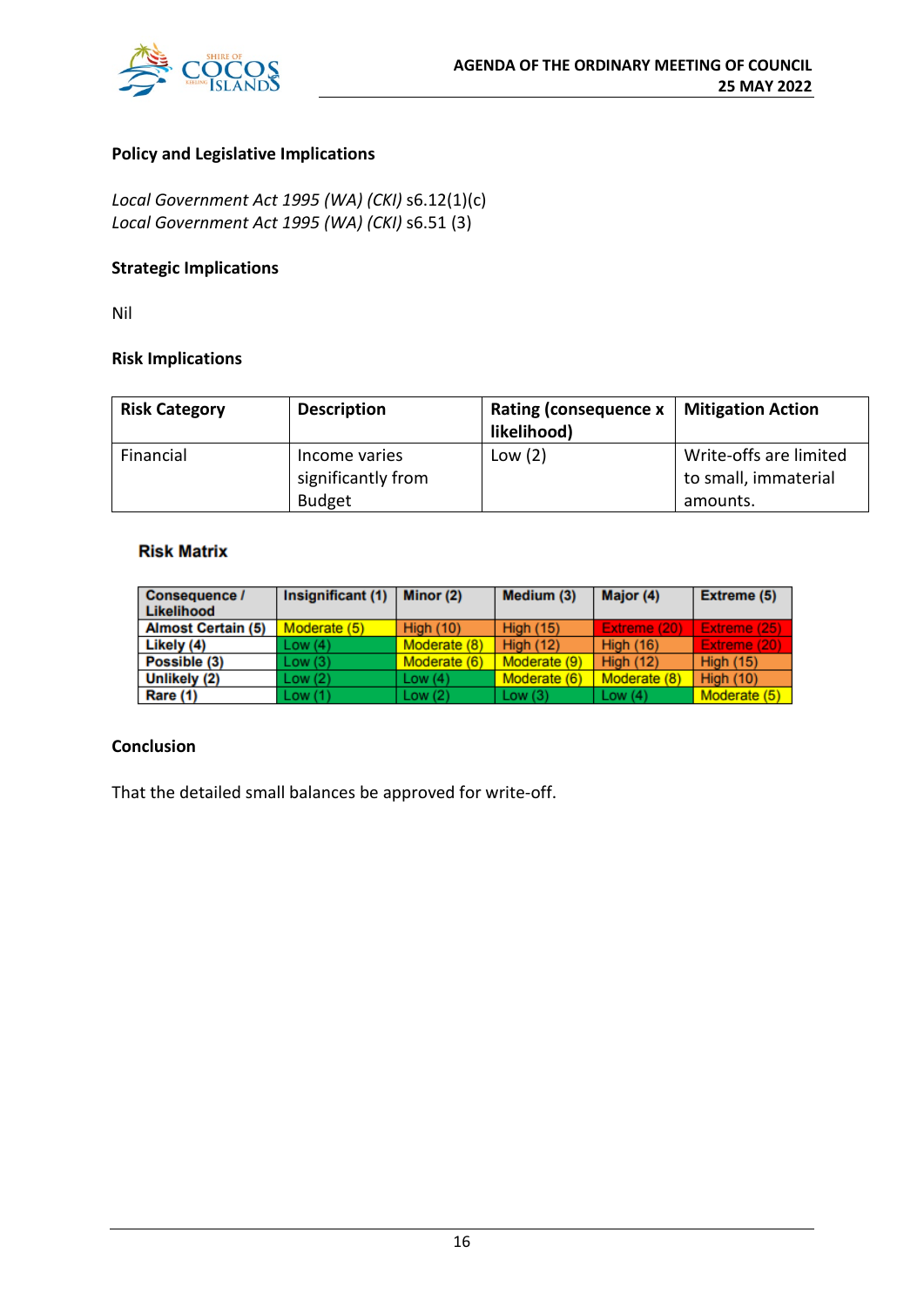

#### **OFFICER RECOMMENDATION – ITEM NO 10.1.3**

**THAT COUNCIL, BY ABSOLUTE MAJORITY, PURSUANT TO THE SECTION 6.12(1)(C)** *LOCAL GOVERNMENT ACT 1995 (WA)(CKI),* **APPROVES THE WRITE-OFF OF SMALL RATES BALANCES TOTALLING \$79.19 PER TABLE BELOW:**

| <b>Assessment</b> |                                     | <b>Outstanding</b> |  |
|-------------------|-------------------------------------|--------------------|--|
| <b>Number</b>     | <b>Balance</b>                      |                    |  |
| A6035             | \$                                  | 0.02               |  |
| A6040             | \$                                  | 0.36               |  |
| A6080             | \$                                  | 7.98               |  |
| A6083             | $rac{5}{5}$                         | 2.40               |  |
| A6102             |                                     | 1.68               |  |
| A6126             | \$                                  | 3.75               |  |
| A6151             | \$                                  | 0.12               |  |
| A6156             | \$                                  | 9.78               |  |
| A6169             | $\overline{\xi}$                    | 0.78               |  |
| A6180             | $\overline{\mathsf{S}}$             | 4.59               |  |
| A6191             | $\overline{\xi}$                    | 0.07               |  |
| A6201             | $\overline{\mathsf{S}}$             | 3.88               |  |
| A6225             | $\overline{\mathsf{S}}$             | 4.59               |  |
| A6226             | $\frac{5}{5}$                       | 4.59               |  |
| A6230             |                                     | 4.59               |  |
| A6231             | $\frac{1}{2}$                       | 0.12               |  |
| A6234             | \$                                  | 8.23               |  |
| A6236             | $\frac{1}{2}$                       | 7.71               |  |
| A6240             |                                     | 5.75               |  |
| A6242             | $\overline{\mathsf{S}}$             | 2.84               |  |
| A6244             | \$                                  | 3.13               |  |
| A6247             | \$                                  | 2.01               |  |
| A6248             | $\overline{\boldsymbol{\varsigma}}$ | 0.22               |  |
|                   |                                     |                    |  |
|                   | \$                                  | 79.19              |  |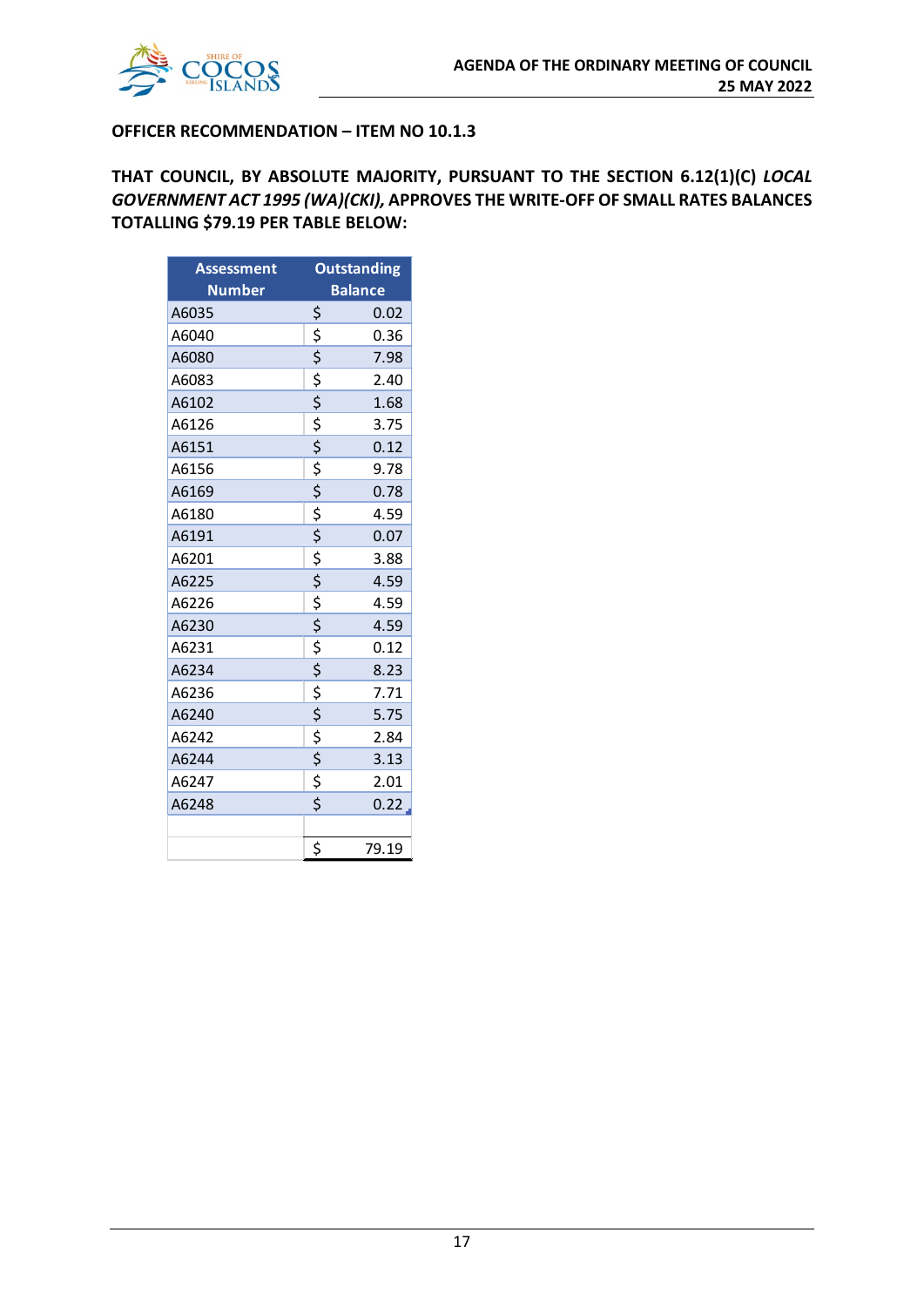

#### **10.1.4 PAYMENT OF CREDITOR OUTSIDE OF PURCHASING POLICY**

#### **Report Information**

| Date:                       | 20 May 2022                                               |
|-----------------------------|-----------------------------------------------------------|
| Location:                   | Not Applicable                                            |
| Applicant:                  | Mr Greg Cahill, Cocos Plumbing and Gas                    |
| File Ref:                   |                                                           |
| Disclosure of Interest: Nil |                                                           |
| <b>Reporting Officer:</b>   | Manager Finance & Corporate Services                      |
| Island:                     | Shire Wide                                                |
| Attachments:                | 10.1.4.1 Confidential Attachment – Cocos Plumbing and Gas |
|                             | <b>Supporting Information</b>                             |

#### **Authority / Discretion**

#### **Definition**

|   | Advocacy       | When Council advocates on its own behalf or on behalf of its<br>community to another level of government/body/agency.                                                                                                                                                                                                                                        |
|---|----------------|--------------------------------------------------------------------------------------------------------------------------------------------------------------------------------------------------------------------------------------------------------------------------------------------------------------------------------------------------------------|
| 区 | Executive      | The substantial direction setting and oversight role of the<br>Council. E.g., adopting plans and reports, accepting tenders,<br>directing operations, setting and amending budgets.                                                                                                                                                                          |
|   | Legislative    | Includes adopting local laws, town planning schemes and<br>policies. Review when Council reviews decisions made by<br>officers.                                                                                                                                                                                                                              |
|   | Quasi-Judicial | When Council determines an application / matter that directly<br>affects a person's right and interest. The judicial character arises<br>from the obligations to abide by the principles of natural justice.<br>Examples of Quasi-Judicial authority include town planning<br>applications, building licenses, applications for other permits /<br>licenses. |
|   | Information    | Includes items provides to Council for information purposes only<br>that do not require a decision of Council (i.e. $-$ for noting).                                                                                                                                                                                                                         |

#### **Report Purpose**

This report is provided for Council to consider the approval to pay a creditor outside of the Shires normal Purchasing Policy guidelines.

#### **Relevant Documents**

Available for viewing at the meeting. Nil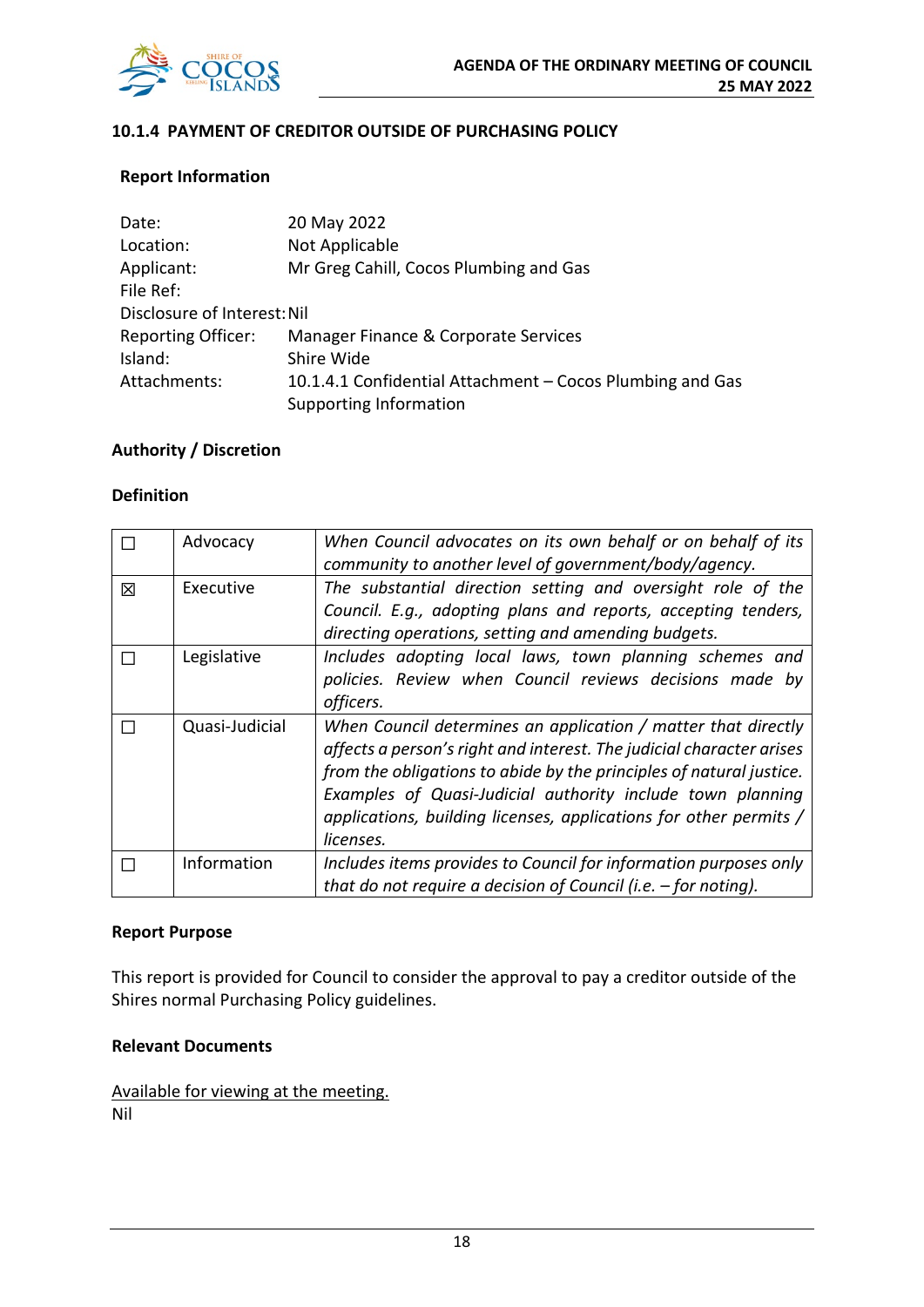## **Background**

On December 2020 Cocos Plumbing and Gas issued 19 invoices totalling \$22,200 for works ranging from March 2015 up to December 2019. Three of the invoices, totalling \$597 were authorised for payment by the then Deputy CEO on 17December 2020.

Cahill Plumbing had since followed up on the outstanding invoices with the Deputy CEO but had not been advised as to why the invoices remained unpaid.

Mr Cahill raised the issue during public question time at the November 2021 OCM. The CEO responded to his questions referring to the lack of Purchase Orders or evidence of authorisation and completion of works as well as highlighting the fact that the invoices, at the time of being received, related to prior financial years.

After meeting with the current Manager Finance & Corporate Services, Mr Cahill has provided electronic copies of the nineteen invoices of which seven had purchase orders - totalling \$6,048. The Purchase Orders have been verified and the invoices paid on 24 March 2022. Shire officers have been unable to find any other related purchase orders or internal works requests to support authorisation of works for the remaining nine outstanding invoices. A summary of the relevant invoices and the documentation support provided by Mr Cahill to date is provided for Council consideration in Confidential Attachment 10.1.4.1

#### **Comment**

In accordance with the *Local Government (Financial Management) Regulations 1996,* regulation 11 (2), a local government is to develop procedures for the approval of accounts to ensure that before payment of an account, a determination is made that the relevant debt was incurred by a person who was properly authorised to do so.

The aim of the Shires Purchasing Policy is to ensure appropriate internal controls are maintained with regards to purchasing and the resulting payments made to suppliers. All purchases must be authorised by a delegated officer. Historically, purchase orders were written out manually in order books and signed by the relevant manager. Once works had been completed, this would be noted on the order and the invoice approved for payment. In July 2020 the Shire implemented the Altus Procurement system, to electronically raise purchase orders and request and record appropriate authorisations in accordance with the Purchasing Policy quote requirements and delegation limits.

Current officers are unable to ascertain evidence of appropriate authorisation and completion of works for the outstanding invoices however do note the potential lack of Shire records or appropriate purchasing procedures at the time of the alleged works (Mr Cahill has advised that historically much of the works undertaken on Government House were requested over the phone and some by the then CEO's wife - not a delegated officer). Officers also note that the invoices were issued up to five years after the works were supposedly carried.

Mr Cahill is a long-standing resident and business owner on the Islands.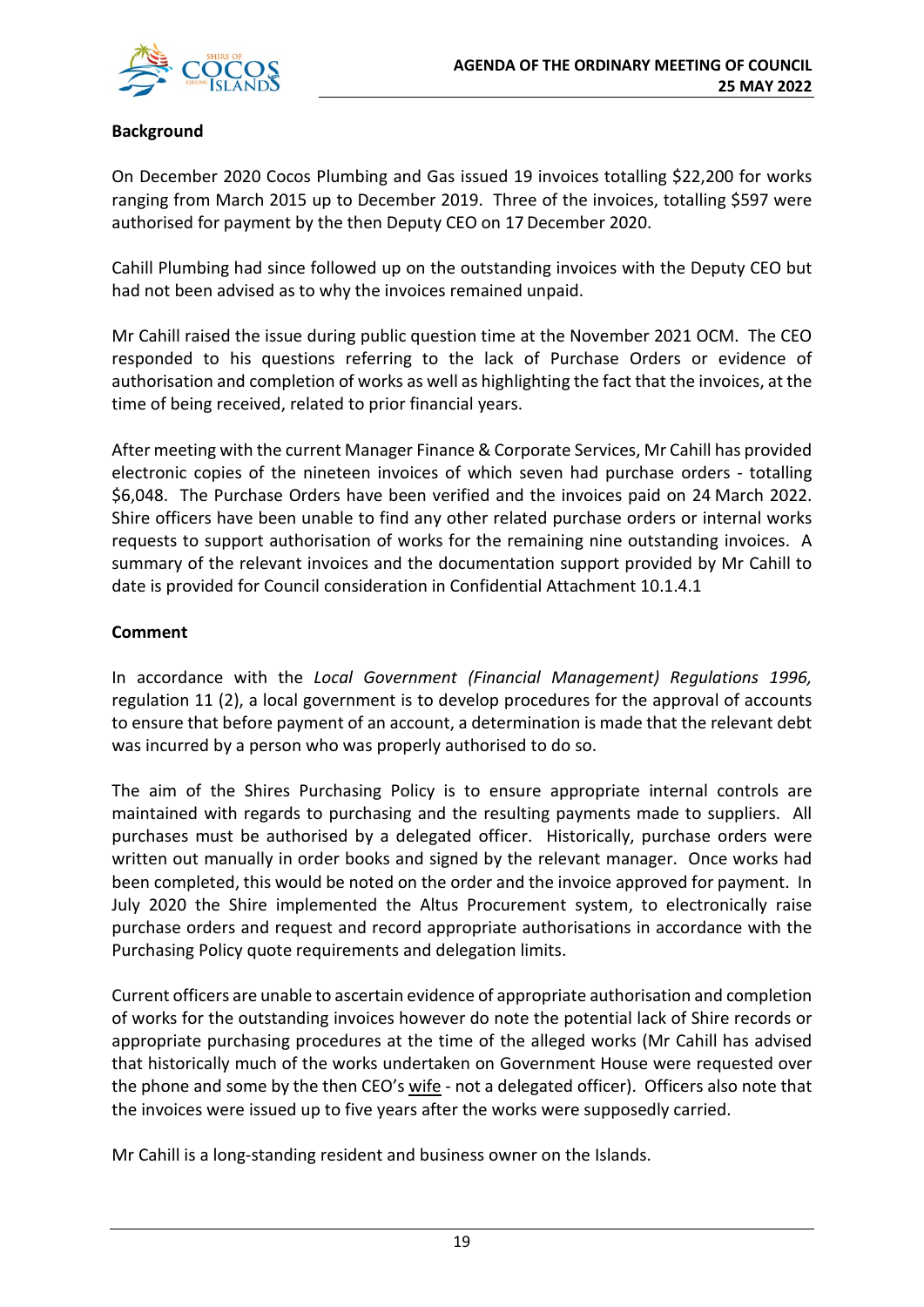

As the payment of the invoices in question fall outside the scope of the current purchasing policy, officers request the payments be authorised, or alternatively, not authorised by Councillor discretion (with regard to the relevant support provided in Confidential attachment 10.1.4.1).

It should be noted that the should Council approve some or all of the requested invoices for payment, that this should not set a precedent for future requests. Invoices for works completed should be presented in a timely manner and should note the approved purchase order number on the invoice.

#### **Policy and Legislative Implications**

Shire of Cocos (Keeling) Islands Purchasing Policy CPF4 *State Records Act 2000 Local Government Act 1995 (WA) (CKI) Local Government Act (Functions and General) Regulations 1996 – Part4 Local Government (Financial Management Regulations) 1996*

#### **Financial Implications**

As the outstanding invoices relate to works carried out in prior years, the current budget has not made provision for the expense (total outstanding invoices being \$15,555.00).

#### **Strategic Implications**

Nil

#### **Risk Implications**

| <b>Risk Category</b> | <b>Description</b>                                                                                                                              | <b>Rating (consequence x</b><br>likelihood) | <b>Mitigation Action</b>                                                                                                                         |
|----------------------|-------------------------------------------------------------------------------------------------------------------------------------------------|---------------------------------------------|--------------------------------------------------------------------------------------------------------------------------------------------------|
| Reputation           | If the invoices remain<br>unpaid Shire vendors<br>or other members of<br>the community may<br>develop a poor opinion<br>of Council.             | Low $(3)$                                   | The<br>appropriate<br>evidence,<br>lack<br>or<br>thereof, is<br>to be<br>considered<br>when<br>allowing or disallowing<br>payment of an invoice. |
| Compliance           | That the Shire has not<br>historically maintained<br>a level of appropriate<br>internal control over<br>purchasing<br>and<br>supplier payments. | Low $(3)$                                   | This report is prepared<br>to provide an auditable<br>trail of evidence and<br>transparent decision<br>making.                                   |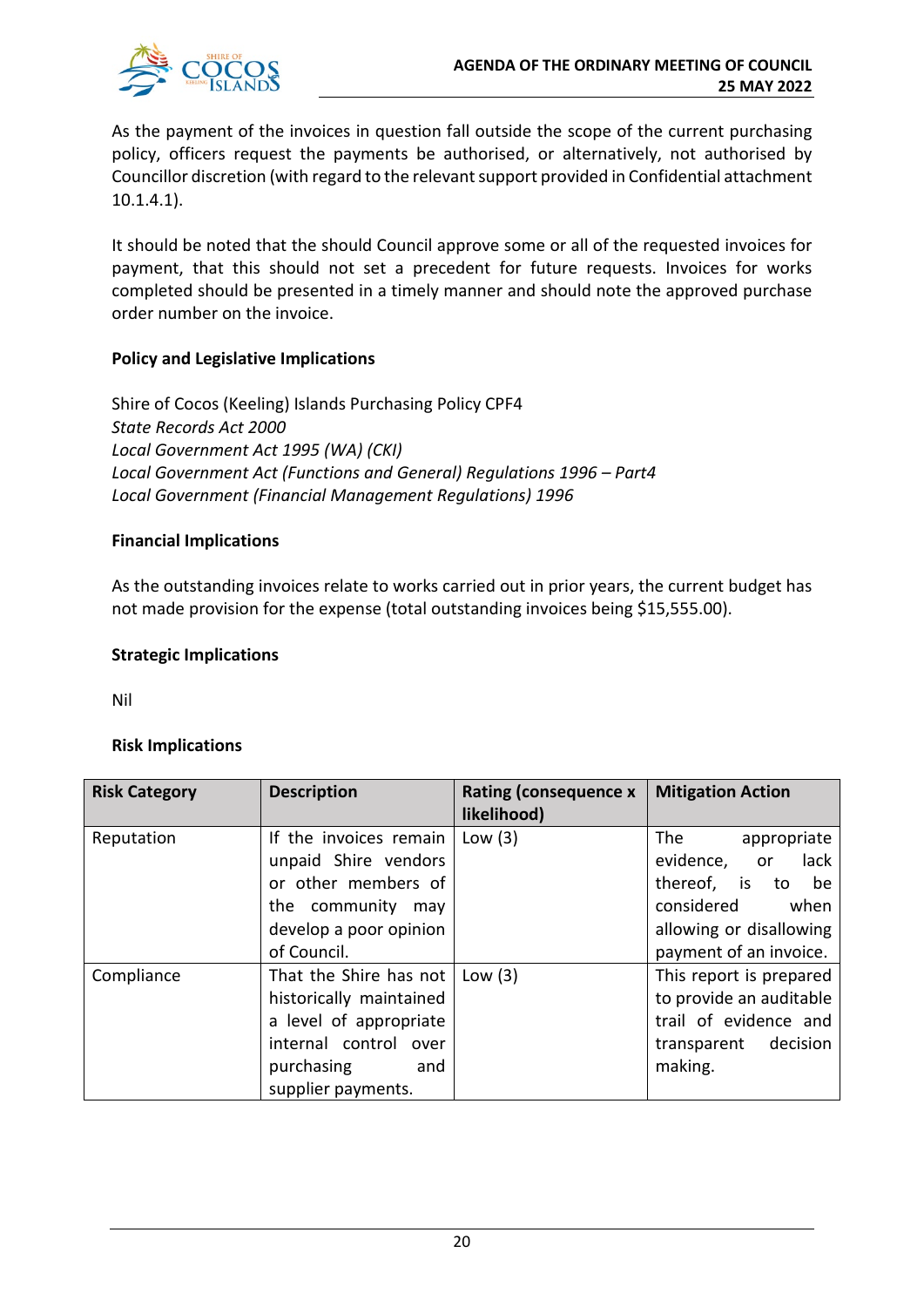

#### **Risk Matrix**

| <b>Consequence /</b><br>Likelihood | Insignificant (1) | Minor (2)    | Medium (3)       | Major (4)        | Extreme (5)      |
|------------------------------------|-------------------|--------------|------------------|------------------|------------------|
| <b>Almost Certain (5)</b>          | Moderate (5)      | High $(10)$  | <b>High (15)</b> | Extreme (20)     | Extreme (25)     |
| Likely (4)                         | Low(4)            | Moderate (8) | <b>High (12)</b> | <b>High (16)</b> | Extreme (20)     |
| Possible (3)                       | Low(3)            | Moderate (6) | Moderate (9)     | <b>High (12)</b> | <b>High (15)</b> |
| Unlikely (2)                       | Low(2)            | Low(4)       | Moderate (6)     | Moderate (8)     | <b>High (10)</b> |
| Rare (1)                           | Low(1)            | Low $(2)$    | Low $(3)$        | Low $(4)$        | Moderate (5)     |

#### **Conclusion**

To ensure transparency and maintain an auditable record, the officers recommend Council either approve or disapprove the payment of the outstanding invoices based on the evidence of works provided in confidential attachment 10.1.4.1.

#### **OFFICER'S RECOMMENDATION – 10.1.4**

**THAT COUNCIL, BY SIMPLE MAJORITY, PURSUANT TO SECTIONS 6.33, 6.35 AND 6.36 OF THE**  *LOCAL GOVERNMENT ACT 1995 (WA) (CKI)***:**

- **1. APPROVE / DO NOT APPROVE THE PAYMENT OF INVOICE 16500 FOR \$13,480.00;**
- **2. APPROVE / DO NOT APPROVE THE PAYMENT OF INVOICE 16501 FOR \$392.00;**
- **3. APPROVE / DO NOT APPROVE THE PAYMENT OF INVOICE 16502 FOR \$128.00;**
- **4. APPROVE / DO NOT APPROVE THE PAYMENT OF INVOICE 17500 FOR \$520.00;**
- **5. APPROVE / DO NOT APPROVE THE PAYMENT OF INVOICE 17501 FOR \$130.00;**
- **6. APPROVE / DO NOT APPROVE THE PAYMENT OF INVOICE 17503 FOR \$330.00;**
- **7. APPROVE / DO NOT APPROVE THE PAYMENT OF INVOICE 18502 FOR \$156.00;**
- **8. APPROVE / DO NOT APPROVE THE PAYMENT OF INVOICE 18503 FOR \$128.00;**
- **9. APPROVE / DO NOT APPROVE THE PAYMENT OF INVOICE 19502 FOR \$291.00;**
- **10. NOTES THAT THIS WILL NOT SET A PRECEDENT FOR FUTURE REQUESTS FOR PAYMENT AS INVOICES ARE TO BE PRESENTED IN A TIMELY MANNER AND INCLUDE REFERENCE TO THE APPROVED PURCHASE ORDER NUMBER ON THE INVOICE.**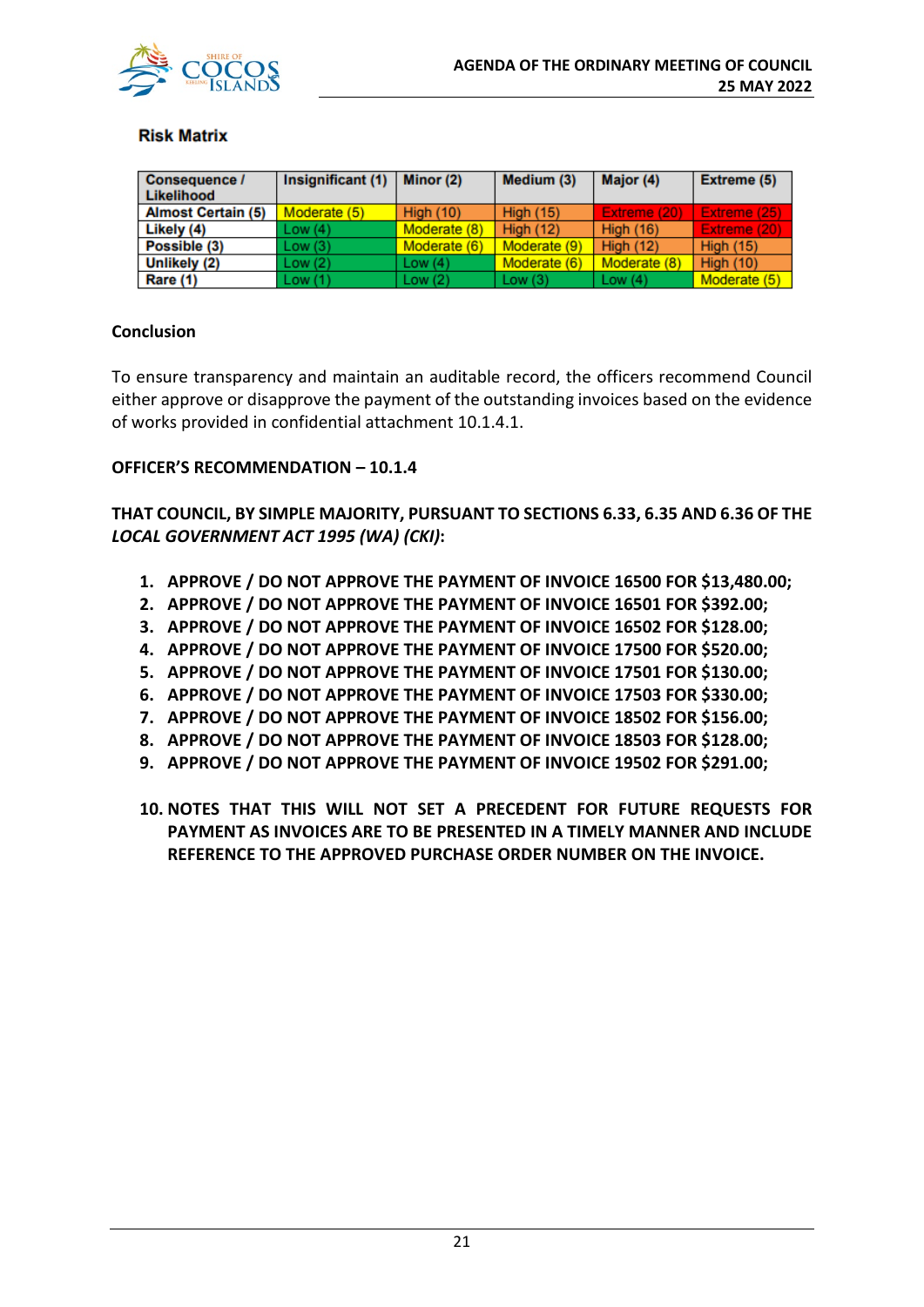

## **10.2 LEASES**

Nil

## **10.3 PLANNING/BUILDING**

Nil

## **10.4 ADMINISTRATION**

## **10.4.1 APPOINTMENT OF COUNCIL REPRESENTATIVES TO COMMITTEES AND ORGANISATIONS**

## **Report Information**

| Date:                       | 11 May 2022                                                     |
|-----------------------------|-----------------------------------------------------------------|
| Applicant:                  | The Shire of Cocos (Keeling) Islands                            |
| Location:                   | N/A                                                             |
| File Ref:                   |                                                                 |
| Disclosure of Interest: Nil |                                                                 |
| <b>Reporting Officer:</b>   | <b>Chief Executive Officer</b>                                  |
| Island:                     | N/A                                                             |
| Attachments:                | 10.4.1.1-Terms of Reference Community Funding Program Committee |
|                             |                                                                 |

## **Authority / Discretion**

## **Definition**

|   | Advocacy       | When Council advocates on its own behalf or on behalf of its<br>community to another level of government/body/agency. |
|---|----------------|-----------------------------------------------------------------------------------------------------------------------|
|   |                |                                                                                                                       |
| 図 | Executive      | The substantial direction setting and oversight role of the                                                           |
|   |                | Council. E.g. adopting plans and reports, accepting tenders,                                                          |
|   |                | directing operations, setting and amending budgets.                                                                   |
|   | Legislative    | Includes adopting local laws, town planning schemes and                                                               |
|   |                | policies. Review when Council reviews decisions made by                                                               |
|   |                | officers.                                                                                                             |
|   | Quasi-Judicial | When Council determines an application / matter that directly                                                         |
|   |                | affects a person's right and interest. The judicial character arises                                                  |
|   |                | from the obligations to abide by the principles of natural justice.                                                   |
|   |                | Examples of Quasi-Judicial authority include town planning                                                            |
|   |                | applications, building licenses, applications for other permits /                                                     |
|   |                | licenses.                                                                                                             |
|   | Information    | Includes items provides to Council for information purposes only                                                      |
|   |                | that do not require a decision of Council (i.e. $-$ for noting).                                                      |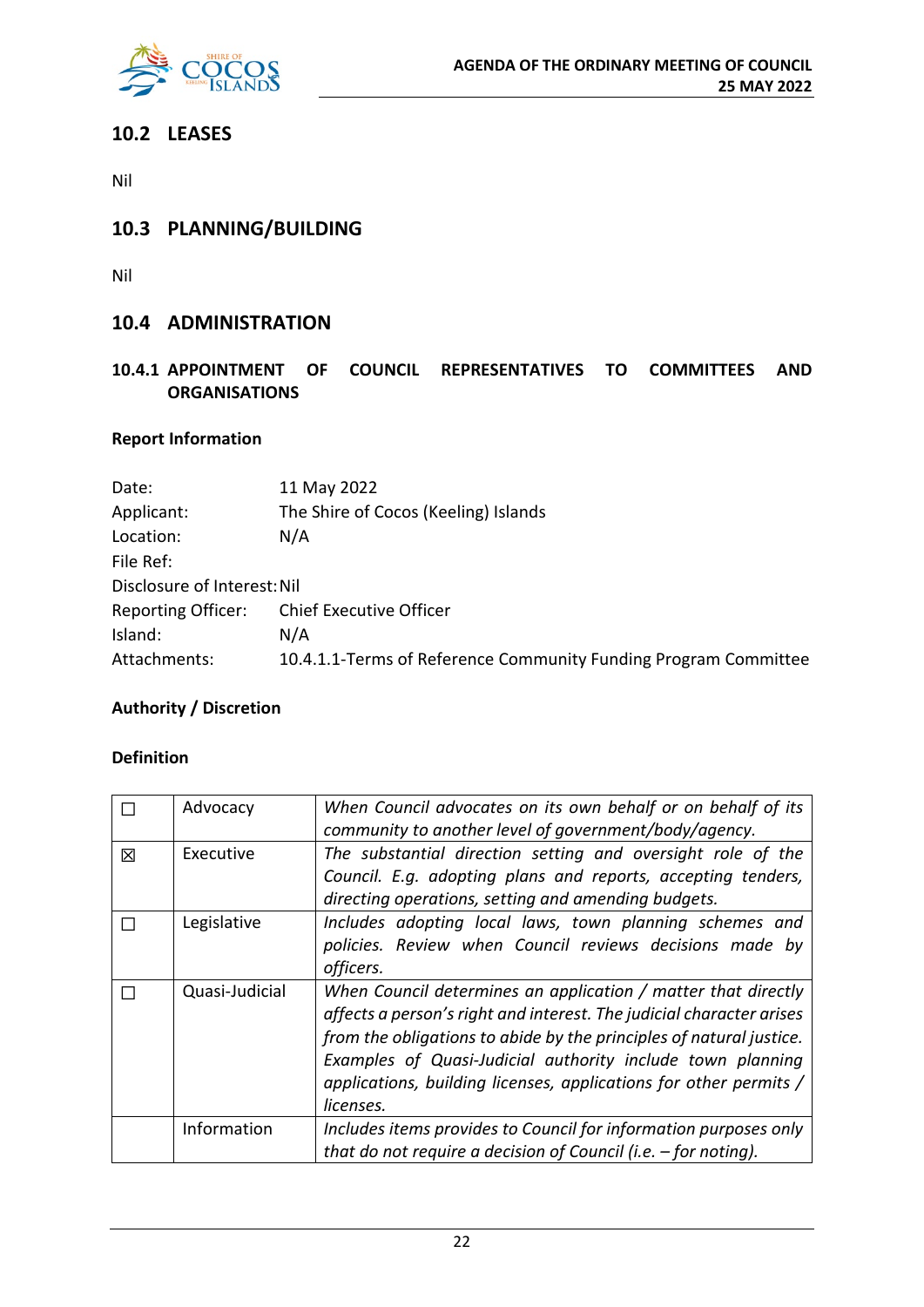

#### **Report Purpose**

This report seeks Council's consideration of establishing Council Committees and appointments to each Committee.

#### **Relevant Documents**

Available for viewing at the meeting Nil

#### **Background**

Section 5.8 of the *Local Government Act 1995 (WA) (CKI)* allows Council to establish, by absolute majority, Committees of three or more persons to assist Council and to exercise the powers and discharge the duties of the local government that can be delegated to Committees. At its Ordinary Council Meeting held on 27 October 2021 Council re-established its two committees, being the Audit and Governance Committee and the Community Funding Program Committee, and appointed members of Council to these committees and to external committees of which Council is invited to hold membership.

With the office of an elected member, former Cr Ibram, becoming vacant in April 2022, the following Committees require appointment of a member to replace his previous appointments:

- The Shire of (Cocos) Keeling Islands Community Funding Program Committee
- Pulu Keeling National Park Community Management Committee (PKNPCMC)

#### **Comments**

The primary objective of the Community Funding Program Committee is to assist with the facilitation of a fair, equitable and transparent process for Council funding of community projects, programs and initiatives. See attachment 10.4.1.1 - Terms of Reference for the Community Funding Program Committee.

The current members of the Community Funding Program Committee are:

| POSITION / ORGANISATION | NAME           |
|-------------------------|----------------|
| Councillor              | Mazlan Hamiril |
| Councillor              | Helen Liu      |
| Councillor              | <b>Vacant</b>  |

The Pulu Keeling National Park Community Management Committee (PKNPCMC) invites Council to hold membership of one position and one proxy. The current members of the PKNPCMC are: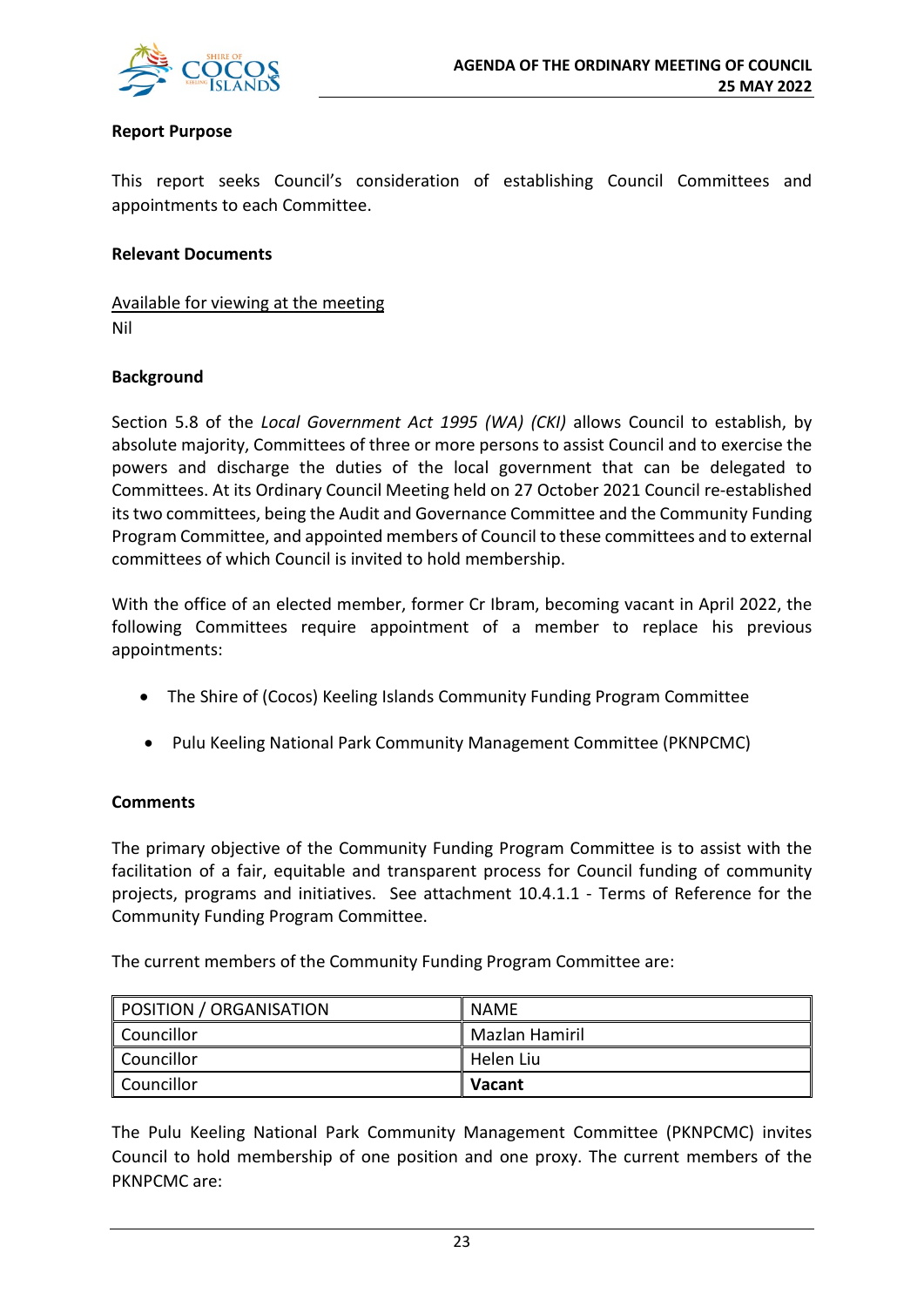

| POSITION / ORGANISATION            | <b>NAME</b>   |
|------------------------------------|---------------|
| Councillor/Staff Member            | <b>Vacant</b> |
| Councillor/Staff Member (As Proxy) | Aindil Minkom |

#### **Financial Implications**

There are no direct financial implications associated with this report.

#### **Policy and Legislative Implications**

Section 5.8 of the *Local Government Act 1995 (WA) (CKI)* allows Council to establish Committees to assist it in discharging its duties under the Act, with a minimum number of three (3) or more persons.

#### **Strategic Implications**

Strategic Community Plan - *Key Result Area: Civic Leadership Outcome 4.1 – An informed Council leading working with others to advance our Islands.*

#### **Risk Implications**

Council Committees have an important role in assisting Council to undertake its duties efficiently and effectively.

Good risk management practice is for Committee workloads to be fairly shared across the elected members of Council. This ensures that individual Councillors do not suffer inequitable workload pressures. It also helps ensure that decision-making influence remains equitable across all Councillors.

#### **Voting Requirements**

Absolute Majority

#### **Conclusion**

It is recommended that Council appoint a member to each of the vacant positions identified.

#### **OFFICER RECOMMENDATION – ITEM NO 10.4.1**

**THAT COUNCIL, BY ABSOLUTE MAJORITY, DUE TO POSITIONS ON THE FOLLOWING COMMITTEES BECOMING VACANT APPROVE THE ELECTED MEMBER APPOINTMENTS AS FOLLOWS:**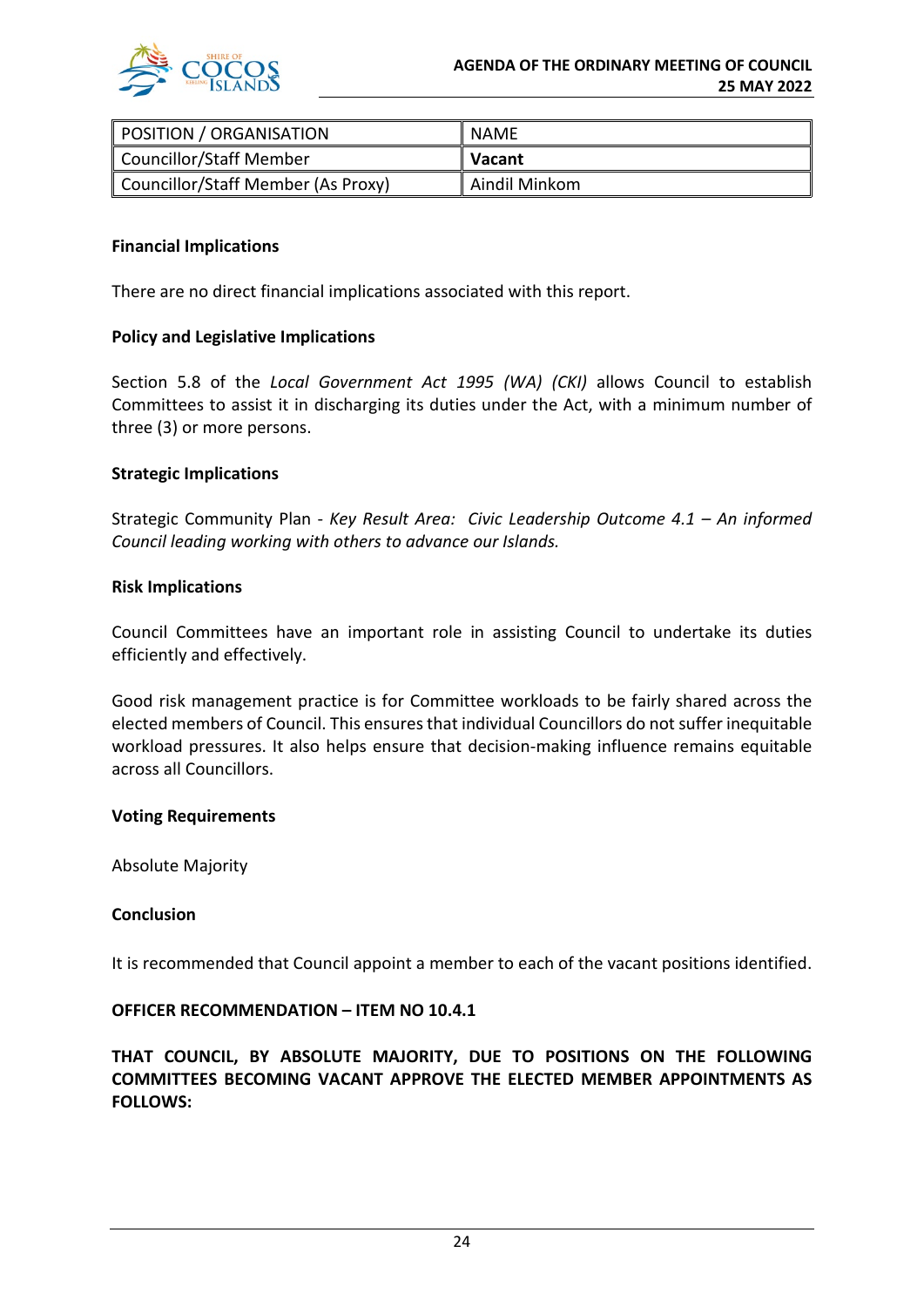

## **COMMUNITY FUNDING PROGRAM COMMITTEE**

| POSITION / ORGANISATION | <b>NAME</b>              |
|-------------------------|--------------------------|
| Councillor              | <b>Cr Mazlan Hamiril</b> |
| Councillor              | l Cr Helen Liu           |
| <b>Councillor</b>       |                          |

## **PULU KEELING NATIONAL PARK COMMUNITY MANAGEMENT COMMITTEE (PKNPCMC)**

| POSITION / ORGANISATION            | <b>NAME</b>             |
|------------------------------------|-------------------------|
| <b>Councillor/Staff Member</b>     |                         |
| Councillor/Staff Member (As Proxy) | <b>Cr Aindil Minkom</b> |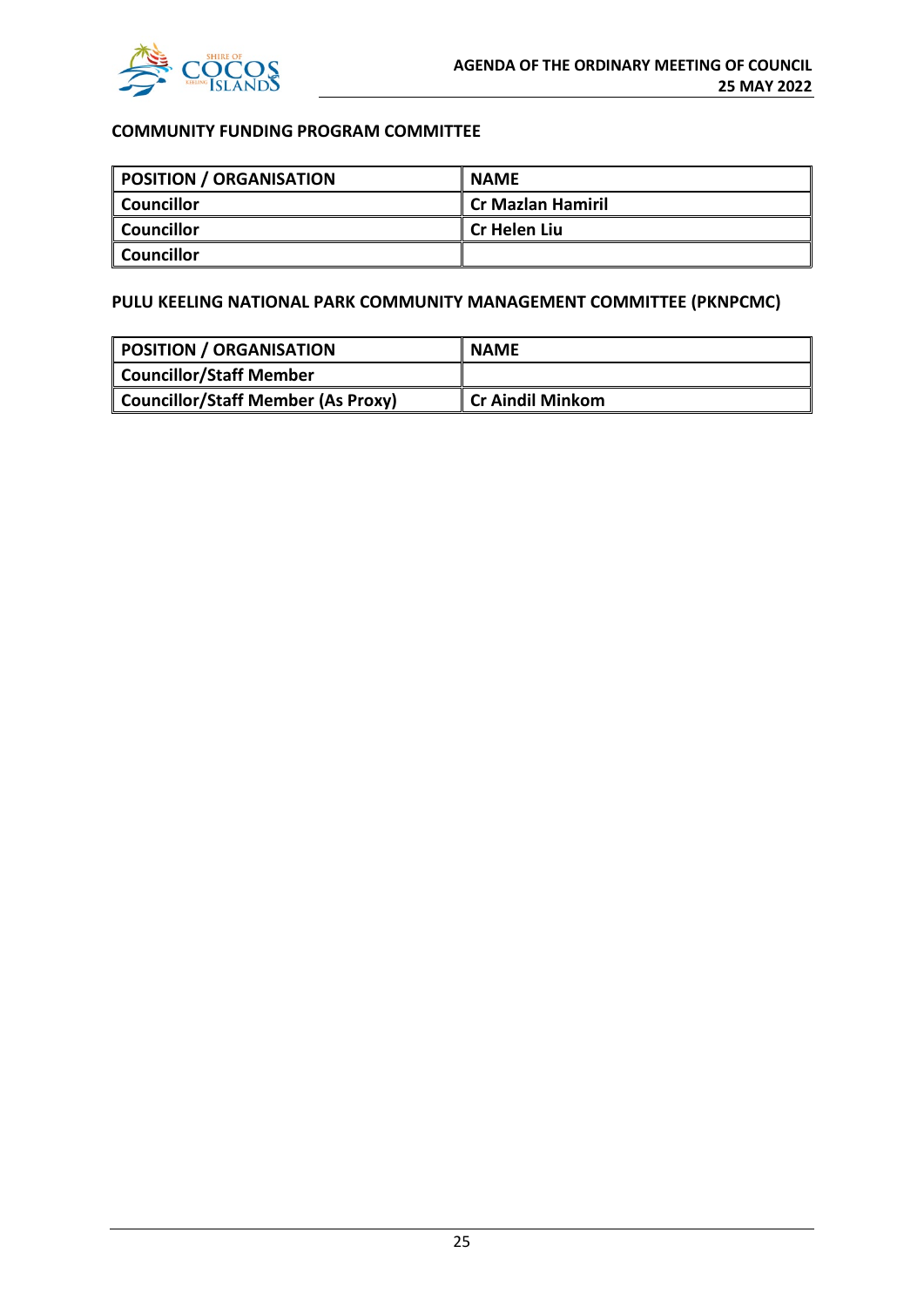

#### **10.4.2 ESTABLISHMENT OF THE CEO PERFORMANCE REVIEW COMMITTEE**

#### **Report Information**

| Date:                       | 18 May 2022                                                |
|-----------------------------|------------------------------------------------------------|
| Applicant:                  | The Shire of Cocos (Keeling) Islands                       |
| Location:                   | Not Applicable                                             |
| File Ref:                   |                                                            |
| Disclosure of Interest: Nil |                                                            |
| <b>Reporting Officer:</b>   | <b>Chief Executive Officer</b>                             |
| Island:                     | Not Applicable                                             |
| Attachments:                | 10.4.2.1 – Draft Terms of Reference CEO Performance Review |
|                             | Committee                                                  |

#### **Authority / Discretion**

#### **Definition**

|   | Advocacy       | When Council advocates on its own behalf or on behalf of its         |
|---|----------------|----------------------------------------------------------------------|
|   |                | community to another level of government/body/agency.                |
| 冈 | Executive      | The substantial direction setting and oversight role of the          |
|   |                | Council. E.g. adopting plans and reports, accepting tenders,         |
|   |                | directing operations, setting and amending budgets.                  |
|   | Legislative    | Includes adopting local laws, town planning schemes and              |
|   |                | policies. Review when Council reviews decisions made by              |
|   |                | officers.                                                            |
|   | Quasi-Judicial | When Council determines an application / matter that directly        |
|   |                | affects a person's right and interest. The judicial character arises |
|   |                | from the obligations to abide by the principles of natural justice.  |
|   |                | Examples of Quasi-Judicial authority include town planning           |
|   |                | applications, building licenses, applications for other permits /    |
|   |                | licenses.                                                            |
|   | Information    | Includes items provides to Council for information purposes only     |
|   |                | that do not require a decision of Council (i.e. $-$ for noting).     |

#### **Report Purpose**

This report seeks Council's consideration of establishing a Council Committee to assist Council in conducting CEO Performance Reviews, the associated Terms of Reference and to appointment members to the Committee.

#### **Relevant Documents**

Available for viewing at the meeting Nil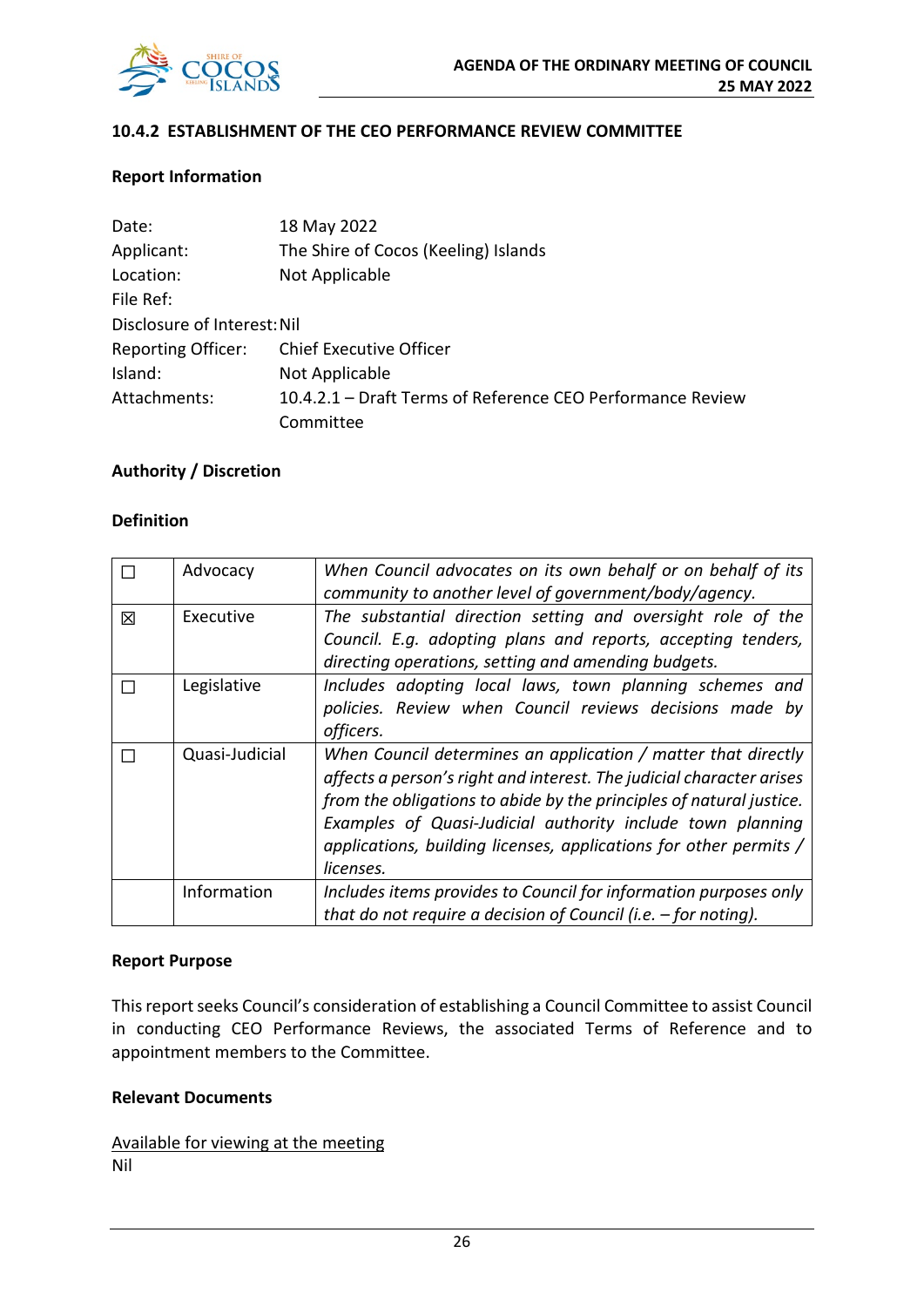

#### **Background**

At the Special Council Meeting held on 11 May 2022, Council appointed a new CEO, Mr Frank Mills.

The appointment includes a requirement to set key performance indicators and to conduct a probationary period review. In addition, section 5.38. of the *Local Government Act 1995 (WA)(CKI)* requires a local government to review the performance of the CEO annually, if the CEO is employed for a term of more than one year. Performance reviews can also be conducted at any time should Council deem it necessary.

Section 5.8 of the *Local Government Act 1995 (WA) (CKI)* allows Council to establish, by absolute majority, Committees of three or more persons to assist Council and to exercise the powers and discharge the duties of the local government that can be delegated to Committees.

#### **Comments**

It is common practice for Councils to establish a Committee of Council to assist in the Performance Reviews of a CEO.

Previously the Shire of Cocos (Keeling) Islands has established a Committee for the period of review only with that Committee being disbanded after the completion of each review.

To assist with continuity, and reduced administrative burden it is proposed that Council establish a new permanent Committee of Council that is reviewed at Ordinary Council Meeting following each ordinary election or earlier where required.

Attachment 10.4.2.1 contains the draft Terms of Reference for the proposed CEO Performance Review Committee, which has been drafted in accordance with the *Shire of Cocos (Keeling) Islands Standards of CEO Recruitment, Performance and Termination,* and the *Local Government Act 1995 (WA)(CKI)* and associated regulations.

#### **Financial Implications**

Utilising an independent consultant for each review will require funds to be set aside annually; in addition Committees established by Council all require allocation of officer resources, for secretariat support and Committee coordination and, in relation to the business of a Committee as provided in its terms of reference, allocation of officer resources for preparation of necessary reports.

#### **Policy and Legislative Implications**

*Local Government Act 1995 (WA) (CKI):* Section 5.38 – Annual Review of Employees' Performance Section 5.8 – Establishment of Committees

*Shire of Cocos (Keeling) Islands Standards for CEO Recruitment Performance and Termination*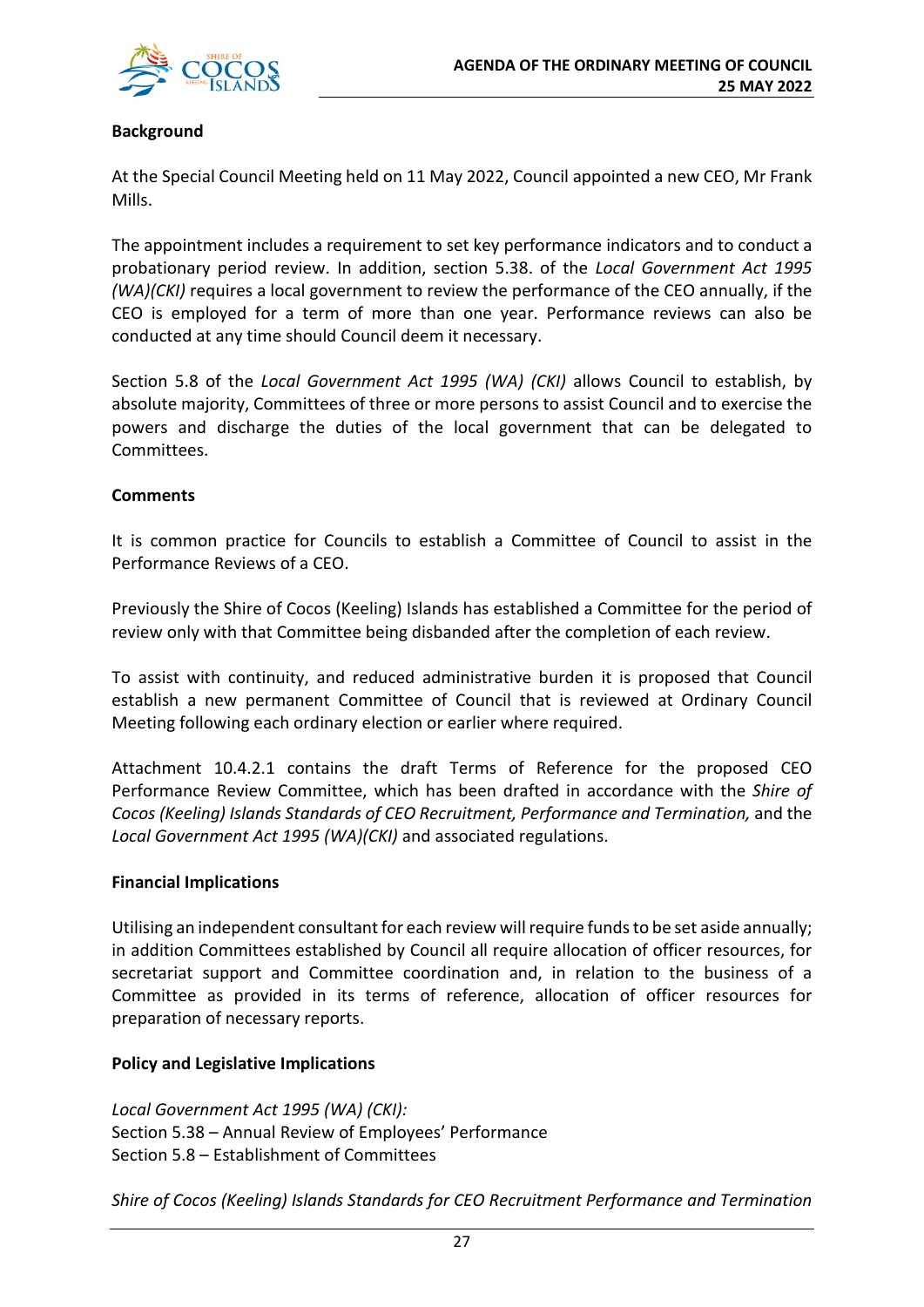

#### **Strategic Implications**

Strategic Community Plan 2016 -2026 *Key Result Area 4: Civic Leadership Objective 1: Attract and Retain Quality Staff and Elected Members*

#### **Voting Requirements**

Absolute majority.

**OFFICER RECOMMENDATION – ITEM NO 10.4.2**

**THAT COUNCIL, BY ABSOLUTE MAJORITY, PURSUANT TO SECTION 5.8. OF THE** *LOCAL GOVERNMENT ACT 1995 (WA)(CKI),* **RESOLVES TO:**

- **1. ESTABLISH THE CEO PERFORMANCE REVIEW COMMITTEE AND ADOPT THE TERMS OF REFERENCE AS SET OUT IN ATTACHMENT 10.4.2.1; AND**
- **2. APPOINT THE FOLLOWING FOUR ELECTED MEMBERS TO THE CEO PERFORMANCE REVIEW COMMITTEE:**
	- **a. CR \_\_\_\_\_\_\_\_\_\_\_\_\_\_\_\_\_**
	- **b. CR \_\_\_\_\_\_\_\_\_\_\_\_\_\_\_\_\_**
	- **c. CR \_\_\_\_\_\_\_\_\_\_\_\_\_\_\_\_\_**
	- **d. CR \_\_\_\_\_\_\_\_\_\_\_\_\_\_\_\_\_**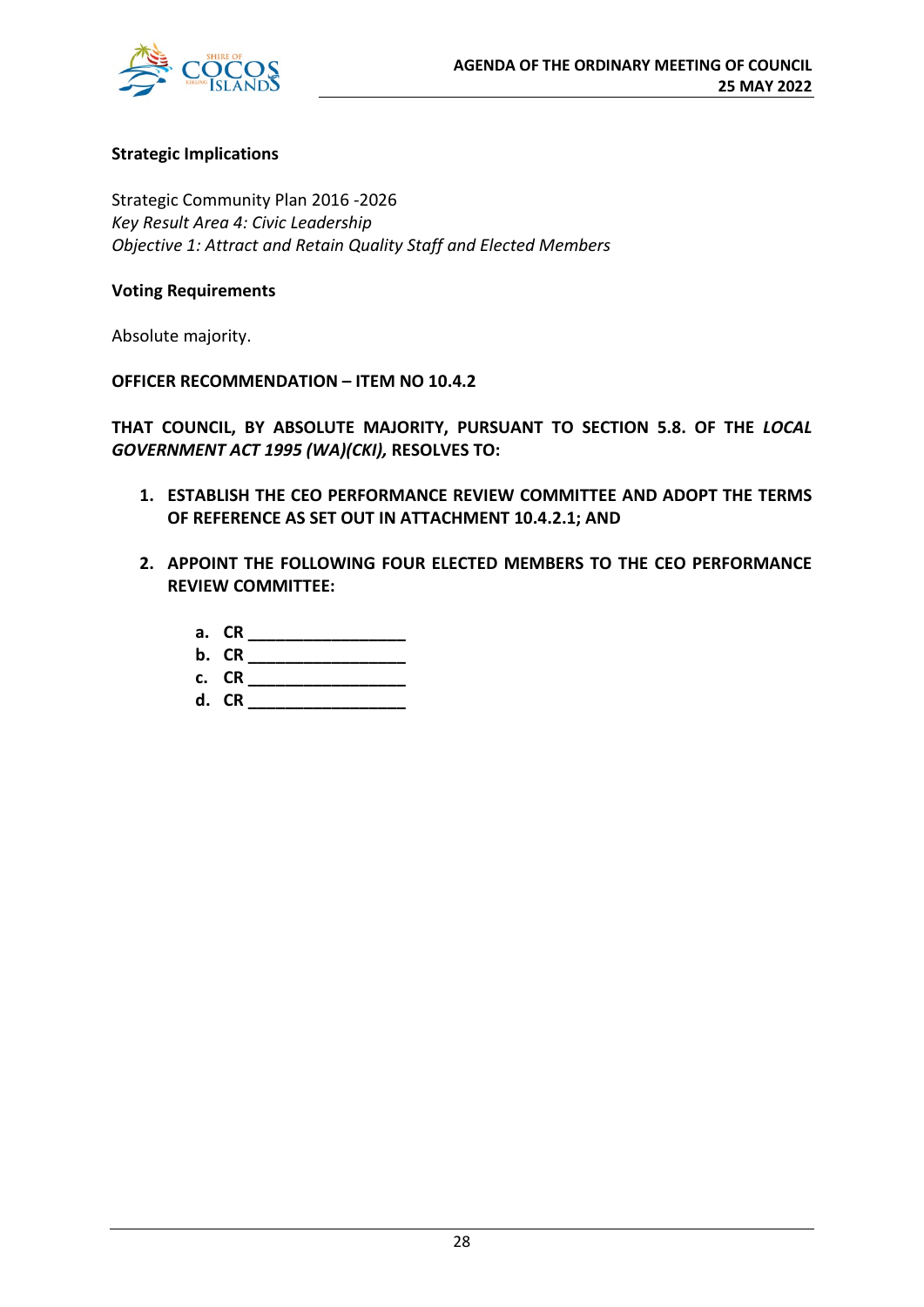

## **11. MINUTES TO BE RECEIVED**

#### **11.1 MINUTES FROM EXTERNAL COMMITTEE MEETINGS TO BE RECEIVED**

#### **Report Information**

| Date:                       | 18 May 2022                                        |
|-----------------------------|----------------------------------------------------|
| Location:                   | Not applicable                                     |
| Applicant:                  | Shire of Cocos (Keeling) Islands                   |
| File Ref:                   | Not applicable                                     |
| Disclosure of Interest: Nil |                                                    |
| <b>Reporting Officer:</b>   | Governance and Risk Coordinator                    |
| Island:                     | Not applicable                                     |
| Attachments:                | 11.1.1 - Minutes of External Committees 1. PKNPCMC |

## **Authority / Discretion**

#### **Definition**

|   | Advocacy       | When Council advocates on its own behalf or on behalf of its         |
|---|----------------|----------------------------------------------------------------------|
|   |                | community to another level of government/body/agency.                |
| 冈 | Executive      | The substantial direction setting and oversight role of the          |
|   |                | Council. E.g. adopting plans and reports, accepting tenders,         |
|   |                | directing operations, setting and amending budgets.                  |
|   | Legislative    | Includes adopting local laws, town planning schemes and              |
|   |                | policies. Review when Council reviews decisions made by              |
|   |                | officers.                                                            |
|   |                |                                                                      |
|   | Quasi-Judicial | When Council determines an application / matter that directly        |
|   |                | affects a person's right and interest. The judicial character arises |
|   |                | from the obligations to abide by the principles of natural justice.  |
|   |                | Examples of Quasi-Judicial authority include town planning           |
|   |                | applications, building licenses, applications for other permits /    |
|   |                | licenses.                                                            |
|   | Information    | Includes items provides to Council for information purposes only     |

#### **Report Purpose**

The report formally presents the minutes of external committee from previous month.

#### **Relevant Documents**

Available for viewing at the meeting Nil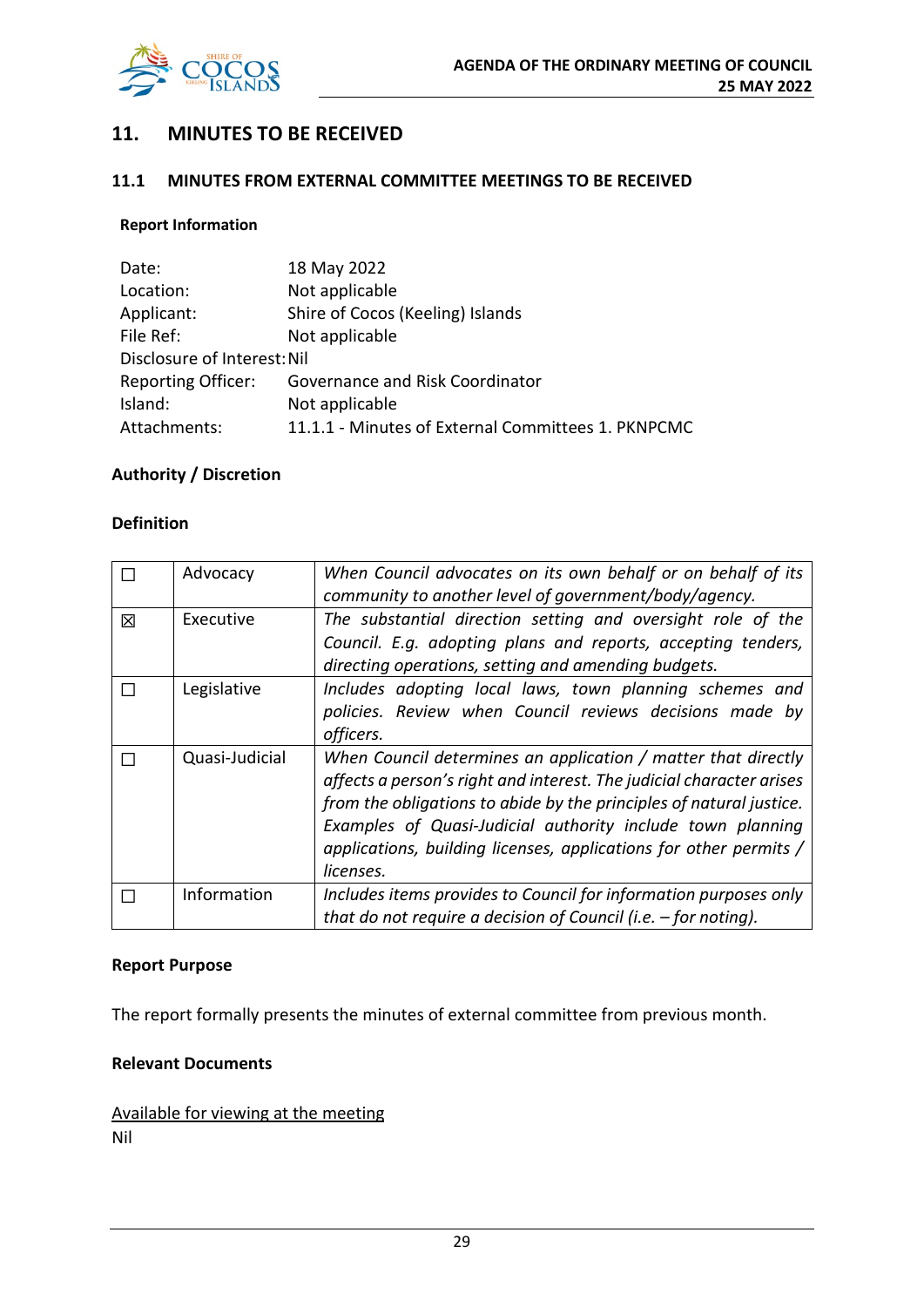

#### **Background**

The Shire has an official Council representative on the following committees which are external to the Shire (i.e. established and managed by an external agency).

- 1. The Pulu Keeling National Park Community Management Committee (PKNPCMC)
- 2. The IOT Regional Development Organisation (IOTRDO)
- 3. Cocos Keeling Islands Tourism Association (CKITA)
- 4. Indian Ocean Group Training Association (IOGTA)
- 5. Kimberley Zone

To ensure that Council is kept informed of the activities of these external committees in which it has an interest, the minutes from all external committees will be presented for Council to receive as soon as they are available from the secretariat of the group.

It should be noted that by receiving the minutes Council is not being asked to endorse a decision of the external committee, nor can it be implied that Council is committing resources in support of a recommendation by the external committee. Should a decision or resource allocation be required from Council on a specific matter, a separate agenda item will be prepared for Council consideration.

Council's representatives on the various external committees will be able to answer any questions arising from the minutes.

#### **Comment**

The attached minutes are the minutes of the following external committees:

1. PKNPCMC Committee held on the 30 March 2022.

#### **Policy and Legislative Implications**

Nil

#### **Financial Implications**

The Officer's recommendation to receive the minutes of external committee meetings carries no financial commitment for Council.

#### **Strategic Implications**

Strategic Community Plan - Key Result Area: Civic Leadership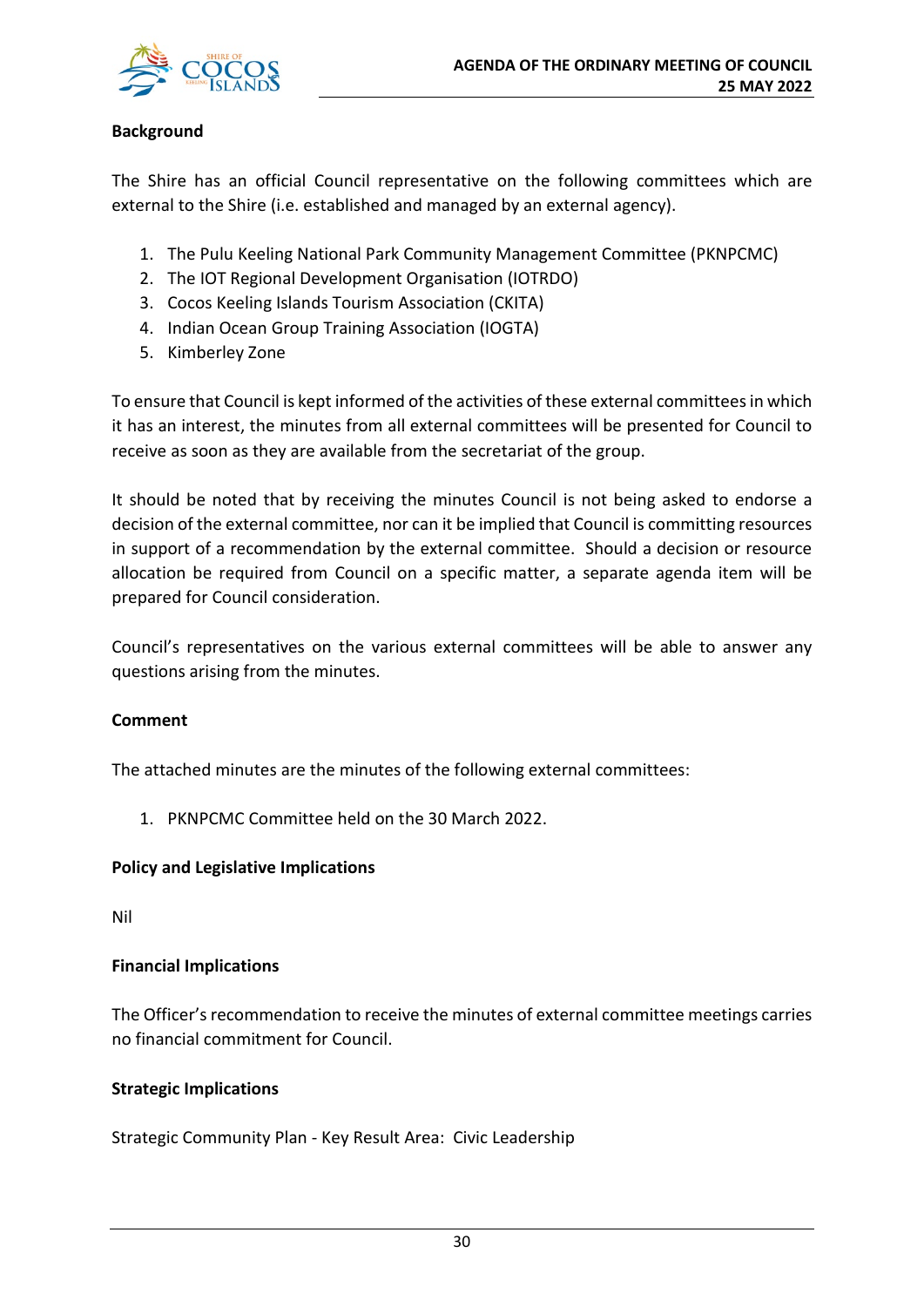

**OFFICER RECOMMENDATION – ITEM NO 11.1**

**THAT COUNCIL BY SIMPLE MAJORITY PURSUANT TO SECTION 3.18 OF THE** *LOCAL GOVERNMENT ACT 1995 (WA) (CKI)* **RESOLVES TO RECEIVE THE MINUTES OF THE PKNPCMC COMMITTEE MEETING HELD ON THE 30 MARCH 2022 ON WHICH IT HAS A REPRESENTATIVE.**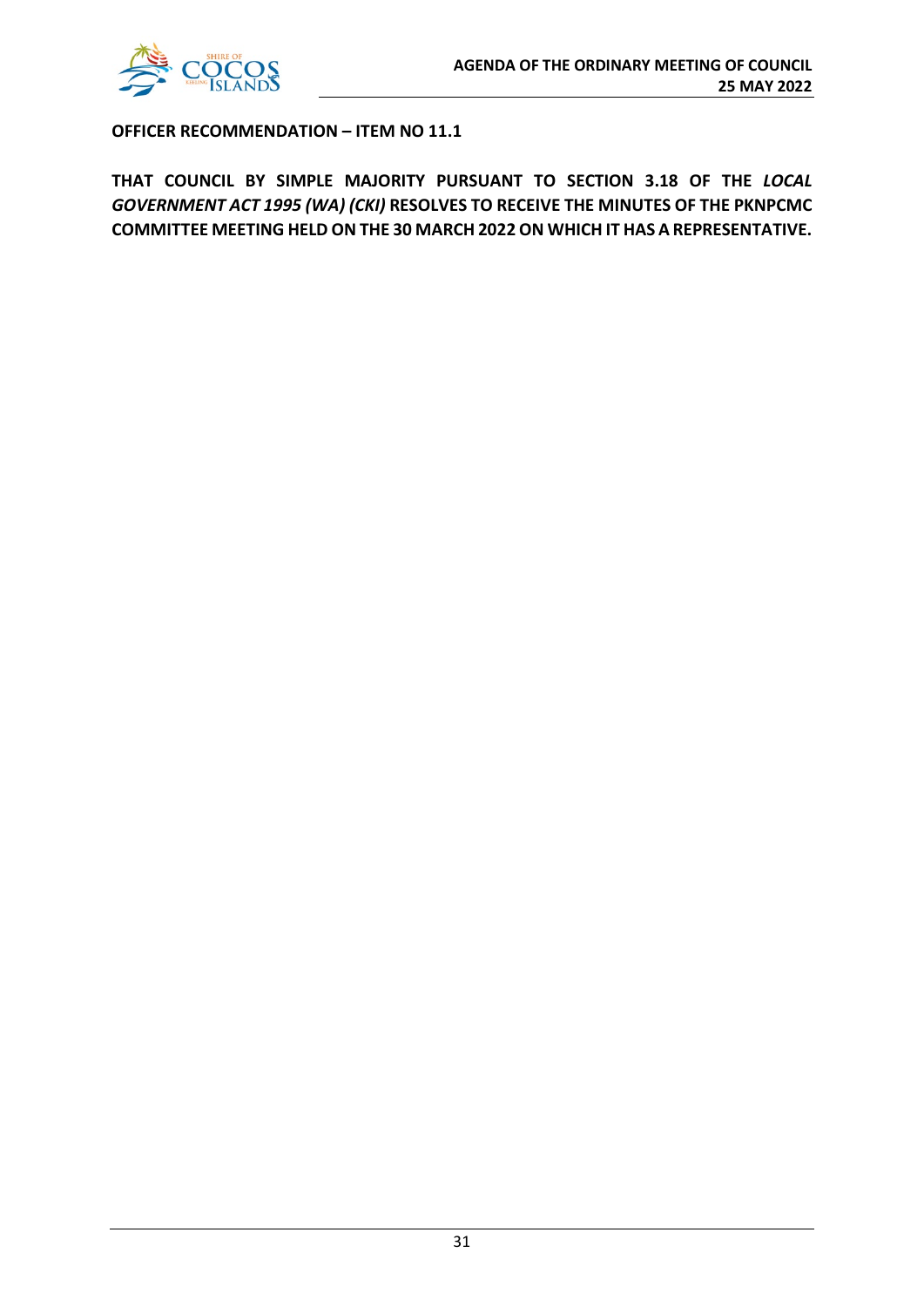

- **12. ELECTED MEMBERS MOTION OF WHICH PREVIOUS NOTICE HAS BEEN GIVEN**
- **13. MOTIONS WITHOUT NOTICE WITH LEAVE OF COUNCIL**
- **14. MATTERS BEHIND CLOSED DOORS**
- **15. MATTERS RELATING TO THE LAND TRUSTS**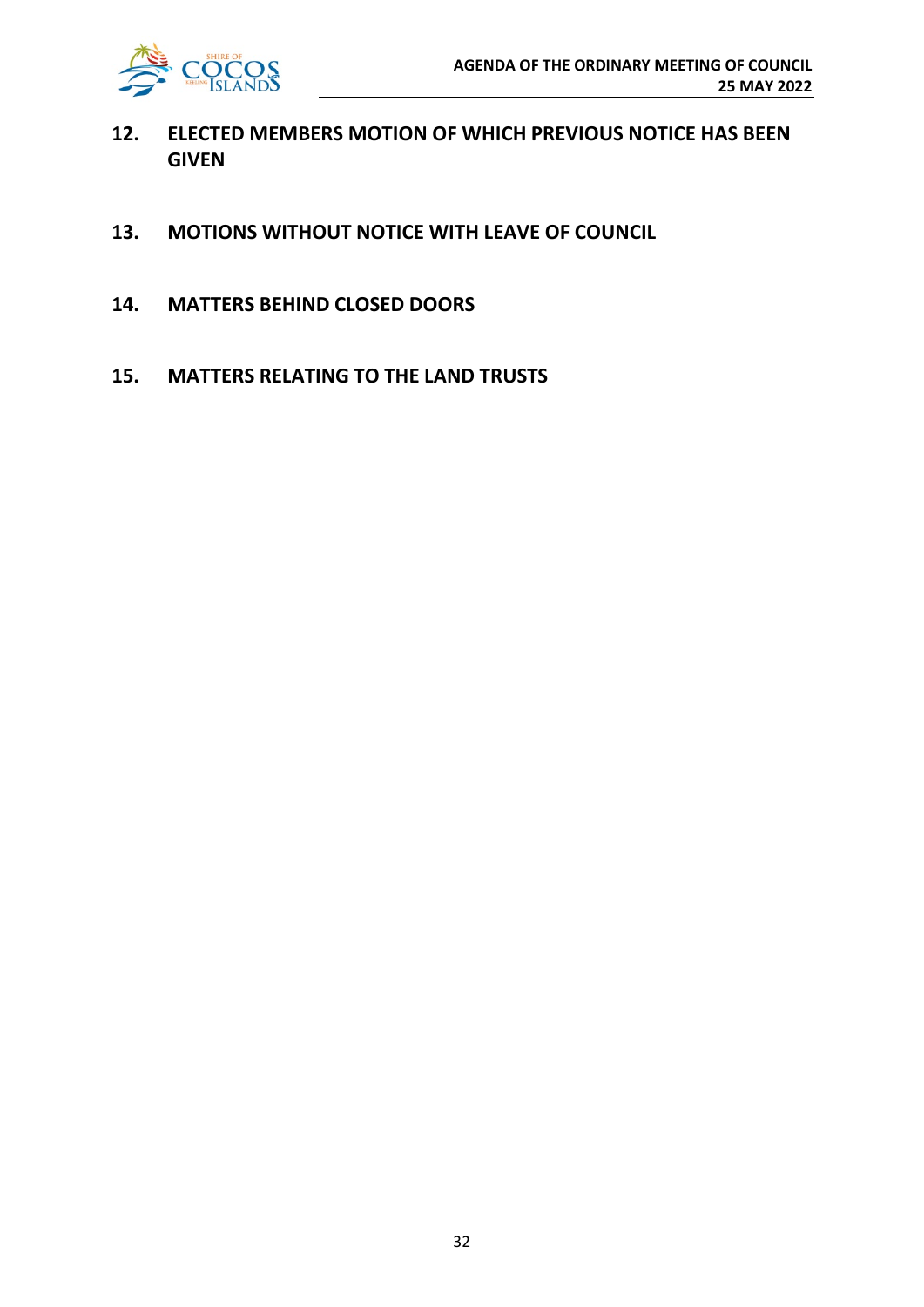



## MATTERS RELATING TO THE LAND TRUST 1979 AND LAND TRUST 1984

The Australian Government transferred ownership of portions of land on the Cocos (Keeling) Islands, under two separate deeds, to the Territory's local government being the Cocos (Keeling) Islands Council. On 1 July 1992, the Territories Law Reform Act came into effect by which the Commonwealth Government applied Western Australian laws to the Cocos (Keeling) Islands. The *Local Government (Transition) Ordinance 1992* established the Shire of the Cocos (Keeling) Islands by absorbing the Cocos (Keeling) Islands Council. By this arrangement, the body corporate called the Shire of Cocos (Keeling) Islands became the Trustee for both Land Trusts. Decisions relating to the Trust are made by Council as the decision-making arm of the body corporate.

**The 1979 Deed:** The 1979 Trust Deed applies to all of the land above the high-water mark on Home Island, except Lot 13, Lot 14 and Pulu Gangsa (Cemetery Island). The Deed states that the land is to be held 'upon trust for the benefit, advancement and wellbeing of the community formed by the Kampong residents.' No other terms were expressed in the Deed. 'Kampong residents' were described in the 1979 Trust Deed as 'the residents from time to time of the Kampong area'.

**The 1984 Deed:** The 1984 Trust Deed applies to all parcels of land situated and being above high-water mark within the Cocos (Keeling) Islands, including North Keeling Island, but not including parcels of land as described in the First Schedule of the 1984 Trust Deed. This transferred land was to be held by the Council (and later, by its successor, the Shire) 'upon trust for the benefit, advancement and wellbeing of the Cocos (Keeling) Islander's resident in the Territory on land owned by the Council."